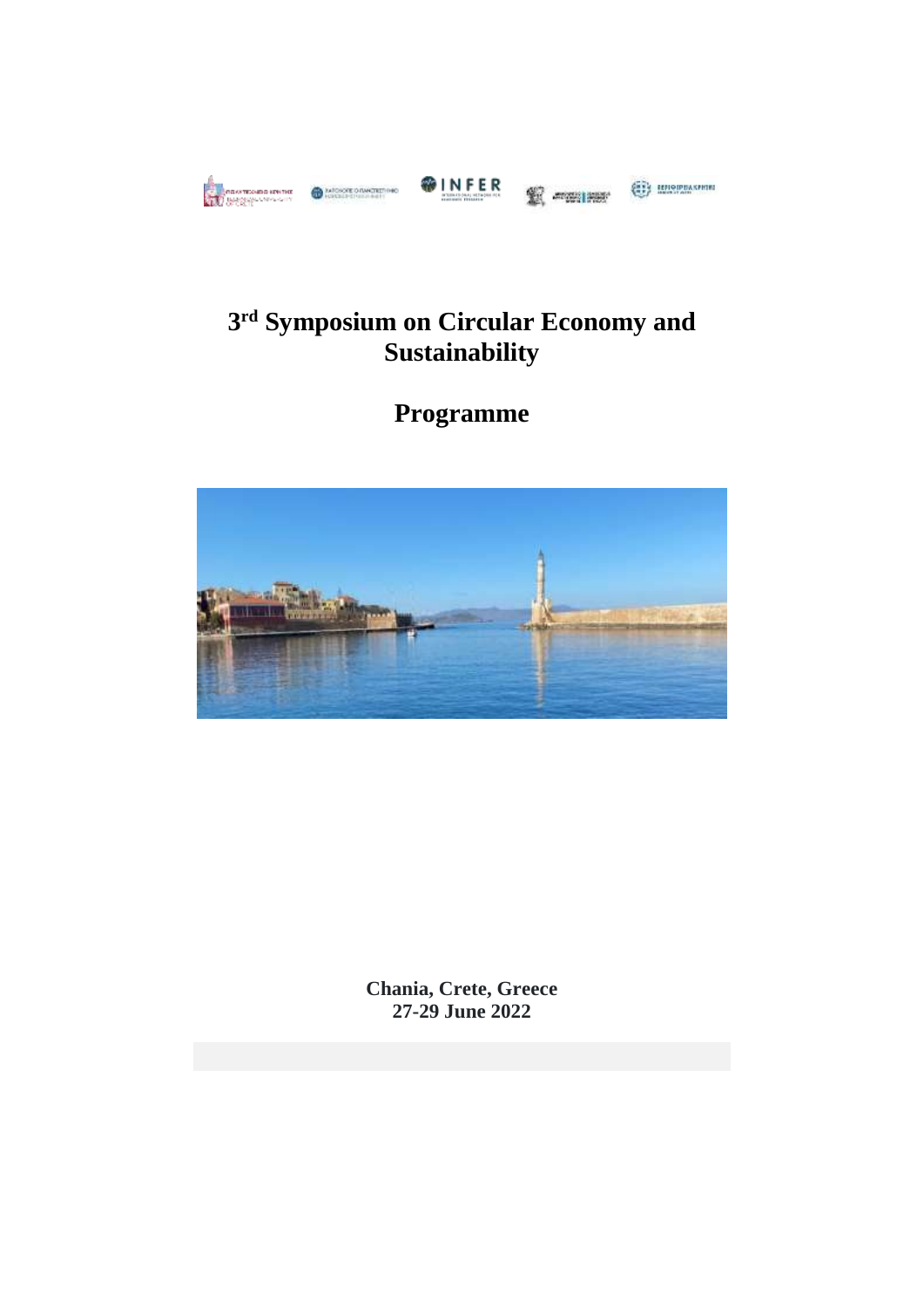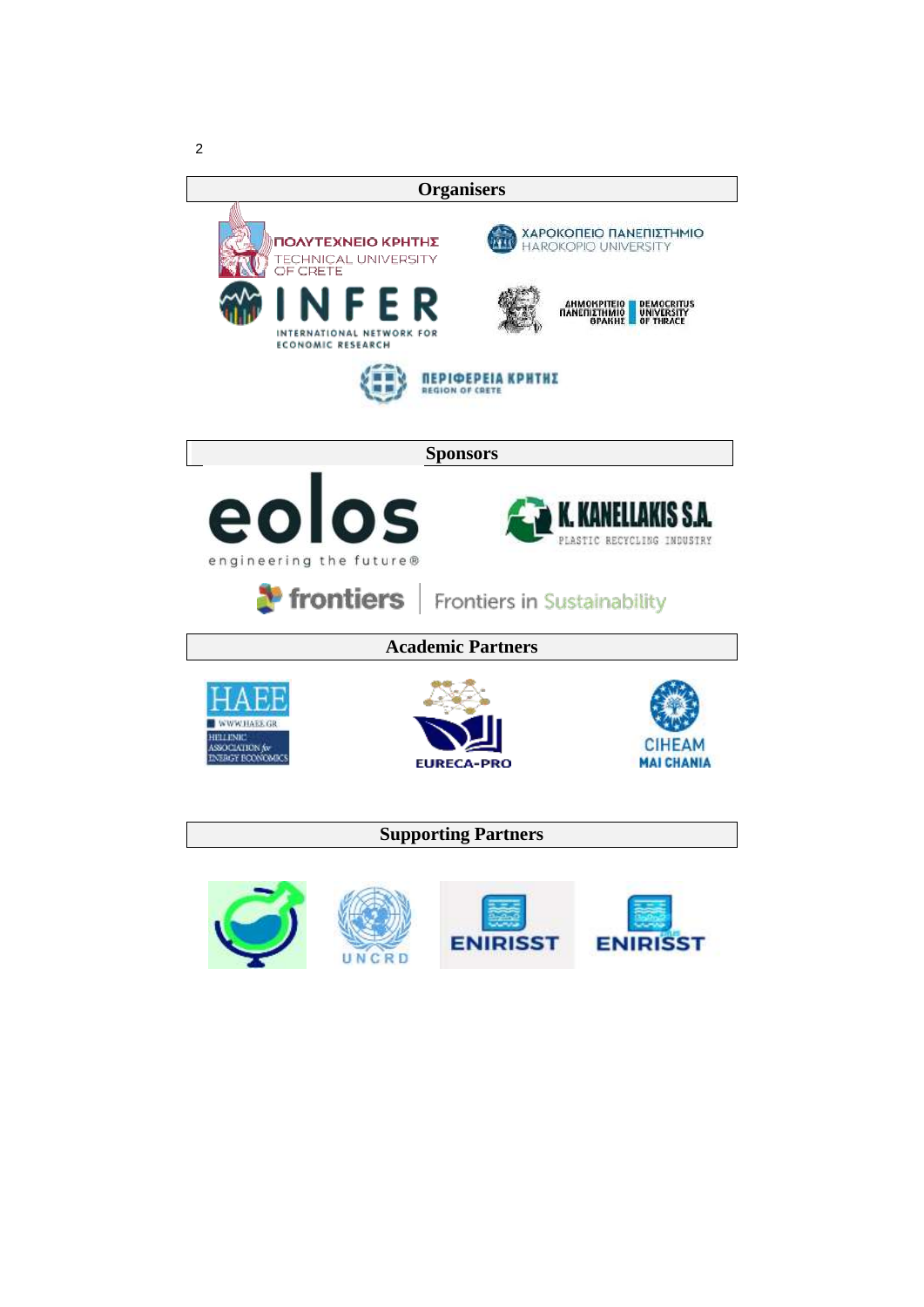## **Programme and Invitation to Register**

## **3 rd Symposium on Circular Economy and Sustainability**

## **Chania, Crete, Greece 27-29 June 2022**

## **Organised by**

School of Production Engineering and Management, Technical University of Crete Department of Economics and Sustainable Development, Harokopio University of Athens International Network for Economic Research (INFER) Department of Environmental Engineering, Democritus University of Thrace Region of Crete **Under the Sponsorship of**  EOLOS GmbH

Frontiers in Sustainability Journal

K. KANELLAKIS S.A.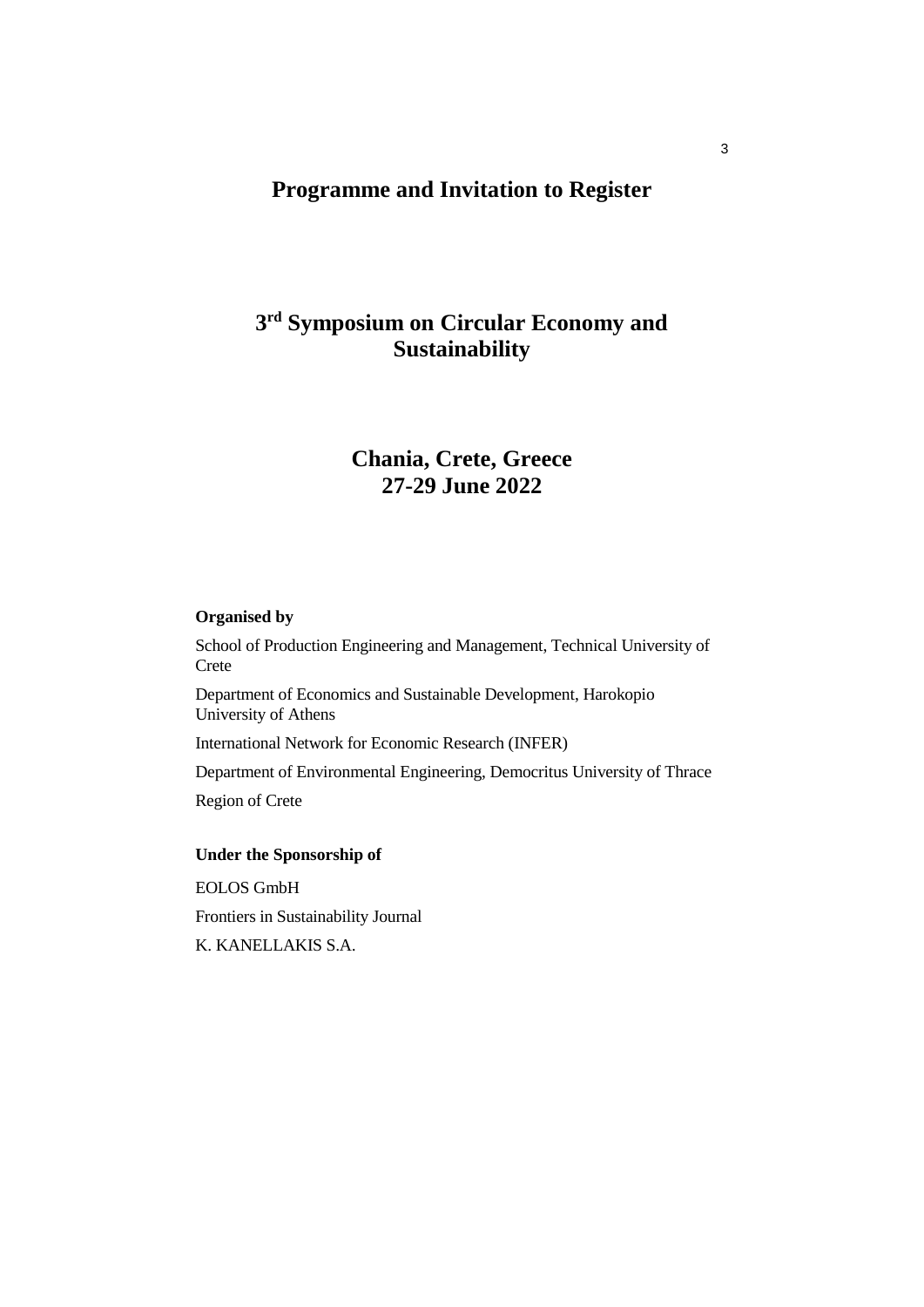## **Academic Partners**

Hellenic Association for Energy Economics

Mediterranean Agronomic Institute of Chania

ΕURECA-PRO/ the European University on Responsible Consumption and Production

## **Supporting Partners**

ENIRISST - ENIRISST PLUS: Intelligent Research Infrastructure for Shipping, Supply Chain, Transport and Logistics

Laboratory of Energy and Policy of Energy and Environment (LAPTEE)

United Nations Centre for Regional Development (UNCRD)

4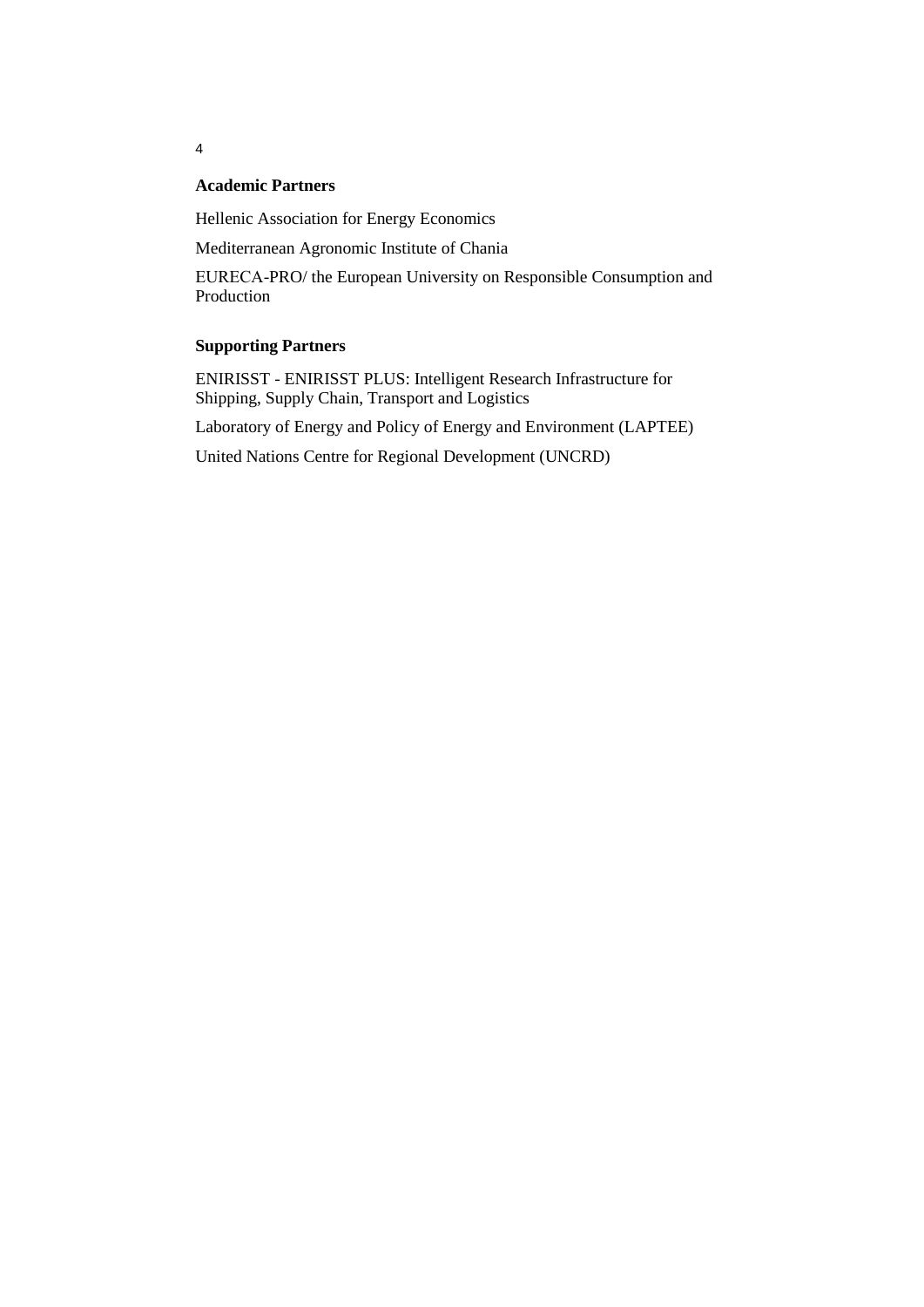#### **INTRODUCTION**

A lot of discussion has been initiated in policy forums regarding the transition from the traditional linear to a circular economic approach. Today, circular flow of income shows financial and non-financial interrelations among economic agents (e.g. companies, households and governments) and natural environment through green GDP and satellites accounts. The most effort has been made to eliminate waste production from such agents without taking into account new opportunities that arise from waste production if this is considered a resource. What hinders this transition as well as to identify new opportunities is the interdependence of the individual companies to other micro and macro markets that also need to be redesigned to target the support of circular principles. Such markets need revisiting even in organized entities like ecoclusters, eco-industrial parks, or any other ecological symbiosis of businesses where wastes of one consist primary sources for other economic activities. These emerging markets face several economic, social, legal, and administrative barriers and opportunities. This Symposium aims to make a major contribution to the transfer of knowledge from research to practice covering sustainability and circularity topics, ultimately influencing major policy decisions.

The Symposium has been organised by the School of Production Engineering and Management (Technical University of Crete), with the co-operation of the Department of Economics and Sustainable Development (Harokopio University of Athens), the International Network for Economic Research (INFER), the Department of Environmental Engineering (Democritus University of Thrace) and the Region of Crete with the sponsorship of EOLOS GmbH, Frontiers in Sustainability Journal and K. KANELLAKIS S.A.

Several academic partners support the event including the Hellenic Association for Energy Economics, the Mediterranean Agronomic Institute of Chania, the ΕURECA-PRO/European University on Responsible Consumption and Production. Supporting partners include the United Nations Centre for Regional Development (UNCRD), the Laboratory of Energy and Policy of Energy and Environment (LAPTEE) of Hellenic Open University, ENIRISST and ENIRISST plus Infrastructures.

#### **OBJECTIVES**

This Symposium provides an opportunity for those interested in any level of Circular Economy and Sustainability applications, from individual business or industrial zones to national, international or global policies that will make feasible the effective application of circular economy principles for achieving sustainable development. Several researchers, practitioners, entrepreneurs and policy makers have registered presenting both empirical and theoretical papers addressing the Symposium's topics. An ultimate goal will be through the discussion following presentations to encourage participants to examine the concepts of circular economy under a holistic scale approach. Finally, a major innovation of this Symposium is the bridging of engineering, management and social knowledge to support the effective advance of circular and sustainability principles in order to produce efficient policies.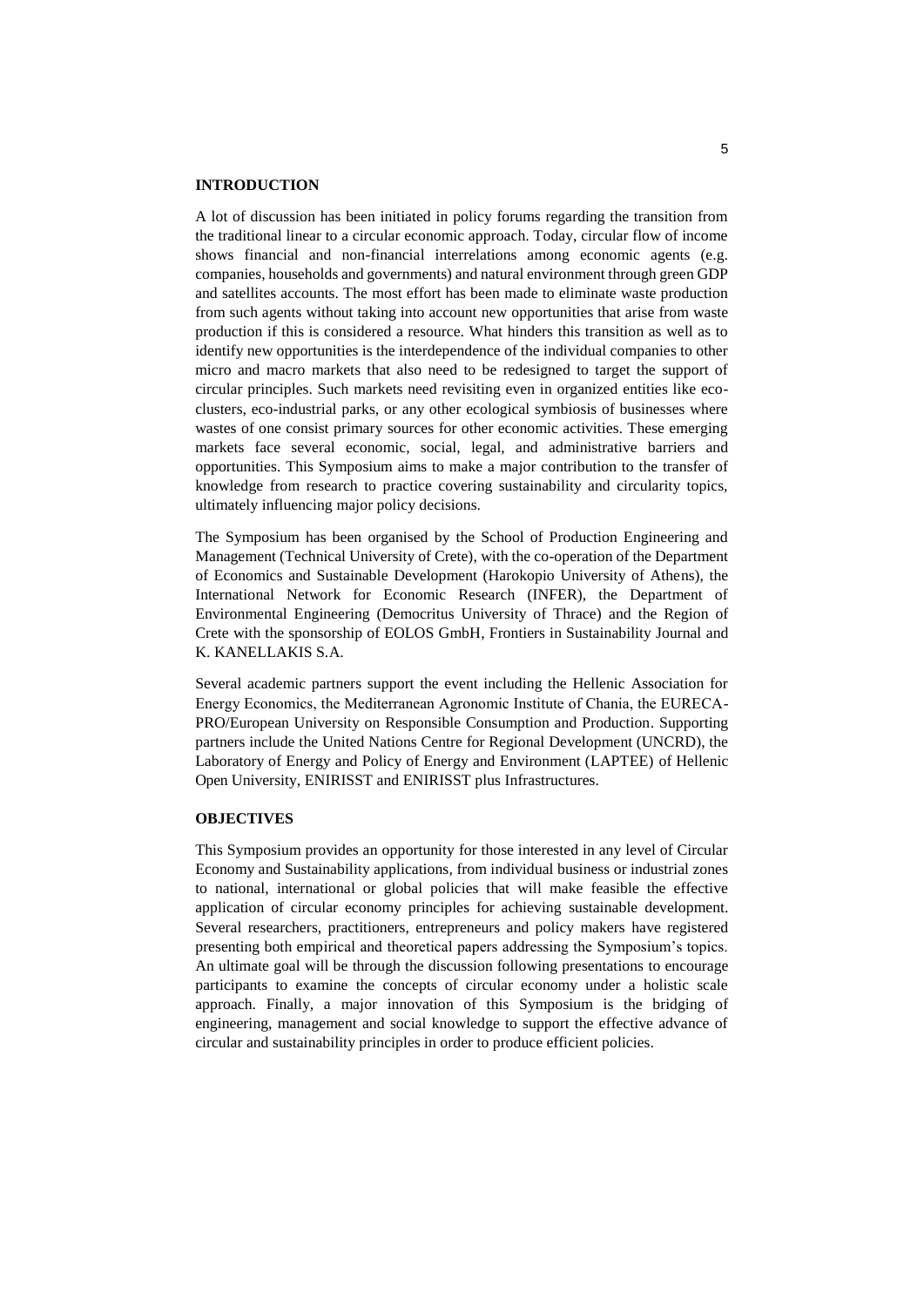#### **LANGUAGE**

The official language of the Symposium is English for all presentations and discussions.

#### **PUBLICATIONS**

All the submitted extended abstract files have been linked with the respective presentation titles and are accessible online as a link to the Symposium program [\(https://3rd.circulareconomy2050.eu/images/Program.pdf\)](https://3rd.circulareconomy2050.eu/images/Program.pdf). There will be no ISBN associated with the program so authors will be able to submit their full papers to scientific journals without having copyright issues. We have arranged post conference publishing opportunities as have already collaborated with five prestigious journals for publishing special issues on the Symposium's topics:

-Annals of Operations Research, Springer

-Economics of Energy and Environmental Policy, IEEE

- -Frontiers in Sustainability, Circular Economy Section, Frontiers
- -Renewable Energy, Elsevier
- -Sustainable Production and Consumption, Elsevier

See more details here: [https://3rd.circulareconomy2050.eu/index.php/special-issues.](https://3rd.circulareconomy2050.eu/index.php/special-issues) Authors who want their work to be considered for publication to these special issues, should contact any of the guest editors for further advice.

#### **CONFERENCE VENUE**

**Cultural Centre of Chania** Andrea Papandreou 74, Chania, Crete Island, Greece



The Symposium will take place in the Cultural Centre of Chania located in the city center of Chania from June 27 to 29, 2022. Presentations will take place in "Room 1" and "Room 2" while coffee breaks and lunches will be served onsite.

6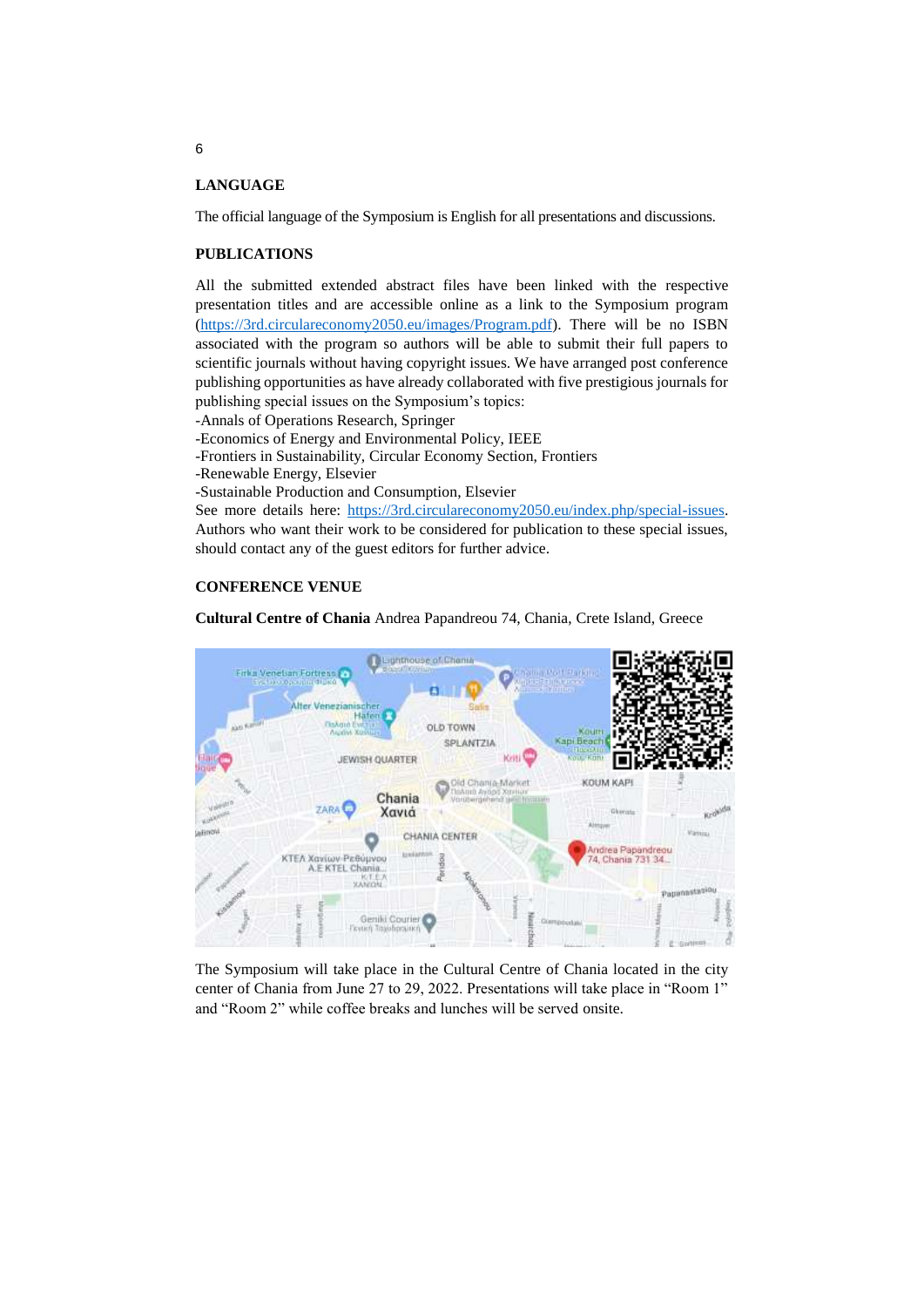Chania has its own airport "Ioannis Daskalogiannis" (coded as CHQ). It is connected with direct flights from several European airports and is located 17 min from the venue (13.3 Km). For further travel information, to and from the airport, visit this [website:](https://www.chq-airport.gr/en/) [https://www.chq-airport.gr/en/.](https://www.chq-airport.gr/en/) For more on Crete Island visit this [website:](https://www.chq-airport.gr/en/) <https://www.incrediblecrete.gr/en/>

#### **REGISTRATION FEE**

The standard early registration fee for the Symposium is 330€ (380€ late) and 300€ (350€ late) for organizing and supporting institutions' members. The conference fee covers attendance, coffee breaks, on site lunches for 3 days and the gala dinner on the 27<sup>th</sup> of June.

#### **GALA DINNER**

The gala dinner will take place at Nykterida restaurant [\(www.nykterida.gr/index.php/en/\)](http://www.nykterida.gr/index.php/en/). For accompanying persons, the cost is 50€. Book your extra tickets at [info@circulareconomy2050.eu.](mailto:info@circulareconomy2050.eu) Let us know if small kids accompany you as we have special arrangements.

#### **ORGANIZING COMMITTEE**

Arauzo-Carod Josep-Maria, Universitat Rovira i Virgili, Spain Kalogeris Nikolaos, Region of Crete, Creece Kostakis Ioannis, Harokopio University, Greece (Chair) Ntougias Spyridon, Democritus University of Thrace, Greece Oberst Christian, INFER and German Economic Institute, Germany Papaefthimiou Spiros, Technical University of Crete, Greece Tsagarakis Konstantinos, Technical University of Crete, Greece, (Chair)

#### **SCIENTIFIC COMMITTEE**

Abeliotis Konstantinos, Harokopio University, Greece AboElsoud Mostafa, The British University in Egypt, Egypt Afonso Antonio, University of Lisbon, Portugal Angelopoulos Marios, Bournemouth University, United Kingdom Arampatzis George, Technical University of Crete, Greece Arauzo-Carod Josep-Maria, Universitat Rovira i Virgili, Spain Baourakis George, Ciheam, Maich, Greece Bezirgiannidis Athanasios, Democritus University of Thrace, Greece Bithas Kostas, Panteion University, Greece Bogush Anna, Coventry University, United Kingdom Bressanelli Gianmarco, University of Brescia Italy, Italy Cerqueira Pedro, University of Coimbra, Portugal Christoforidis Konstantinos, Democritus University of Thrace, Greece D'Adamo Idiano, Sapienza University of Rome, Italy Daglis Theodoros, Democritus University of Thrace, Greece De Quevedo Puente Esther, Universidad de Burgos, Spain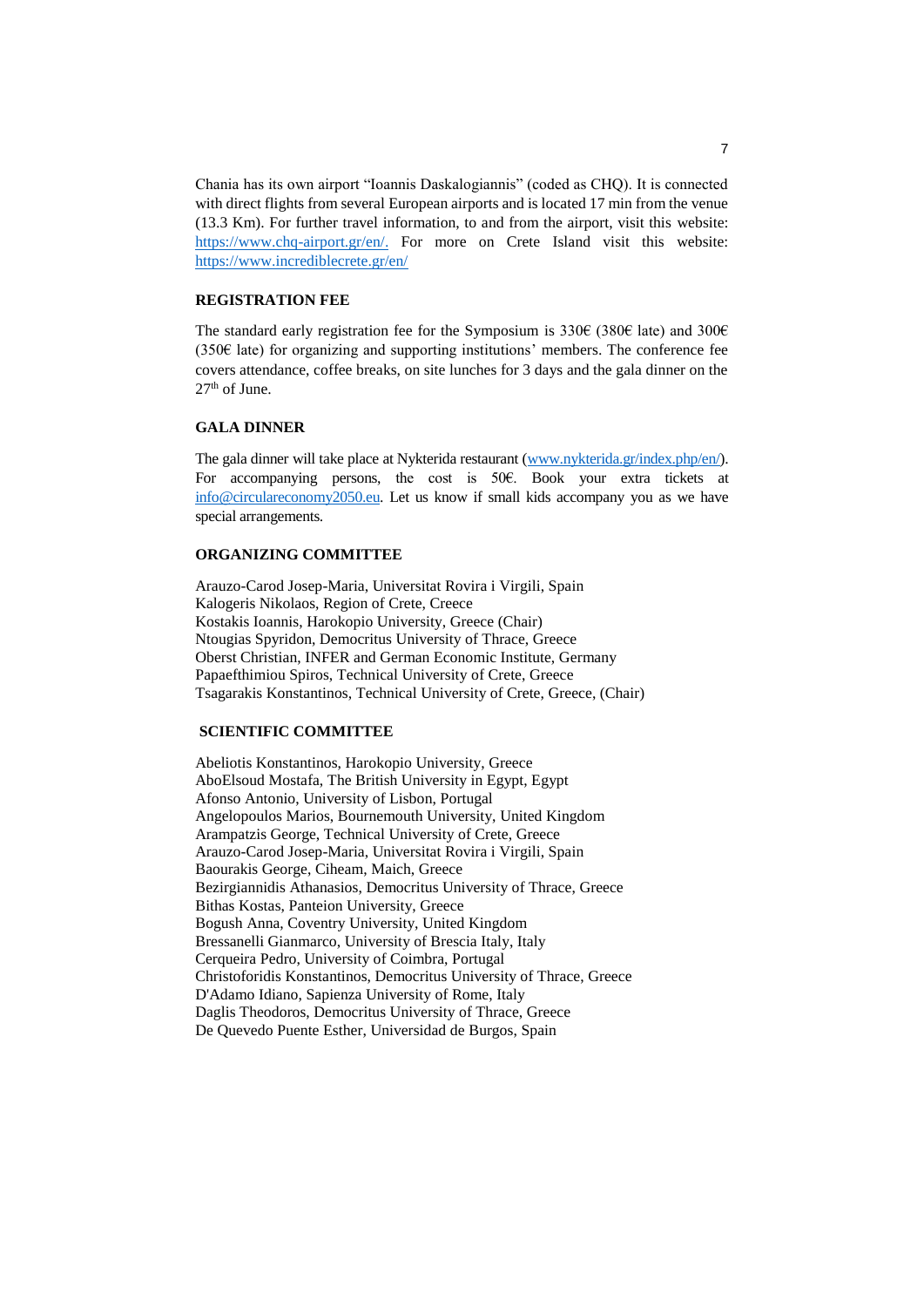8

Demetriou Giorgos, École des Ponts ParisTech (ENPC), France Di Foggia Giacomo, Università degli Studi di Milano-Bicocca, Italy Diamantis Vasileios, Democritus University of Thrace, Greece Dimitriou Dimitrios, Democritus University of Thrace, Greece Gallego Schmid, Alejandro, University of Manchester, United Kingdom Georgantzis Nikolaos, Burgundy School of Business, France Grigoroudis Evangelos, Technical University of Crete, Greece Halkias Daphne, Ecole des Ponts Business School, France Hondroyiannis George, Harokopio University, Greece Iacovidou Eleni, Brunel University London, United Kingdom Islam Saniyat, RMIT University, Australia Kalogeras Nikos, Research Center Sustainable International Business, Zuyd University, the Netherlands Khajuria Anupam, United Nations Centre for Regional Development (UNCRD), Japan Komilis Dimitrios, Democritus University of Thrace, Greece Kostakis Ioannis, Harokopio University, Greece Langergraber Günter, BOKU, Austria Lindahl Mattias, Department of Management and Engineering, Sweden Malindretos George, Harokopio University, Greece Mangla Sachin, Plymouth Business School, UK Martinez-Zarzoso Inmaculada, Universität Göttingen, Germany Mathiyazhagan Kaliyan, Thiagarajar School of Management, India Melidis Paraschos, Democritus University of Thrace, Greece Mendonça Sandro, University Institute of Lisbon, Portugal Milios Leonidas, Lund University, Sweden Mitoula Roido, Harokopio University, Greece Nguyen Quan Hong, Vietnam National University, Vietnam Nikolaou Ioannis, Democritus University of Thrace, Greece Ntougias Spyridon, Democritus University of Thrace, Greece Oberst Christian, German Economic Institute, Germany Oral Volkan, İstanbul Aydin University, Turkey Papadaki Dimitra, National and Kapodistrian University of Athens, Greece Papaefthimiou Spiros, Technical University of Crete, Greece Paparas Dimitrios, Harper Adams University, UK Promentilla Michael Angelo B., De La Salle University, Philippines Richter Christian, German University of Cairo, Egypt Rozakis Stelios, Technical University of Greece, Greece Sakao Tomohiko, Department of Management and Engineering, Sweden Salonitis Konstantinos, Cranfieldn University, UK Sanz-Morales Helena, Vrije Universiteit Brussels, Belgium Sardianou Eleni, Harokopio University, Greece Sassanelli Claudio, Politecnico of Bari, Italy Sdrali Despoina, Harokopio University, Greece Shahzad Umer, Anhui University of Finance and Economics, China Sharma Mahak, National Institute of Industrial Engineering, India Smol Marzena, Mineral and Energy Economic Research Institute, Poland Soukiazis Elias, University of Coimbra, Portugal Stamatelatou Katerina, Democritus University of Thrace, Greece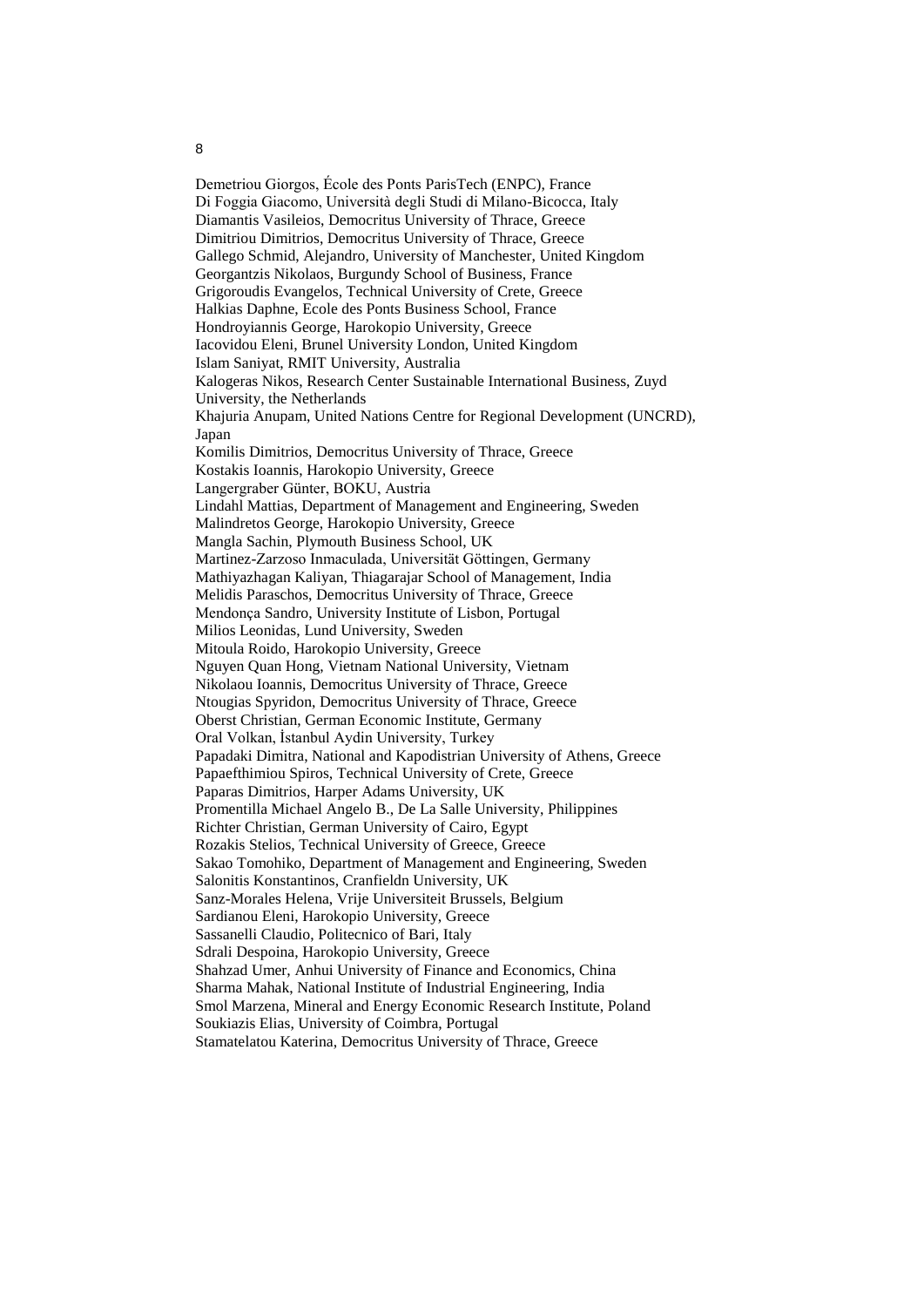Stoian Andreea Maria, Bucharest University of Economic Studies, Romania Theodoropoulou Eleni, Harokopio University, Greece Tsagarakis Konstantinos, Democritus University of Thrace, Greece Tsalidis George, TU Delf, Netherlands Turcu Camelia, University of Orléans, France Van Garsse Steven, University of Antwerp, Belgium Velenturf Anne, University of Leeds, UK Xenarios Stefanos, Nazarbayev University, Kazakhstan Yildizbasi Abdullah, Ankara Yıldırım Beyazıt University, Turkey Zervas Efthimios, Hellenic Open University, Greece

Zopounidis Konstantinos, Technical University of Crete, Greece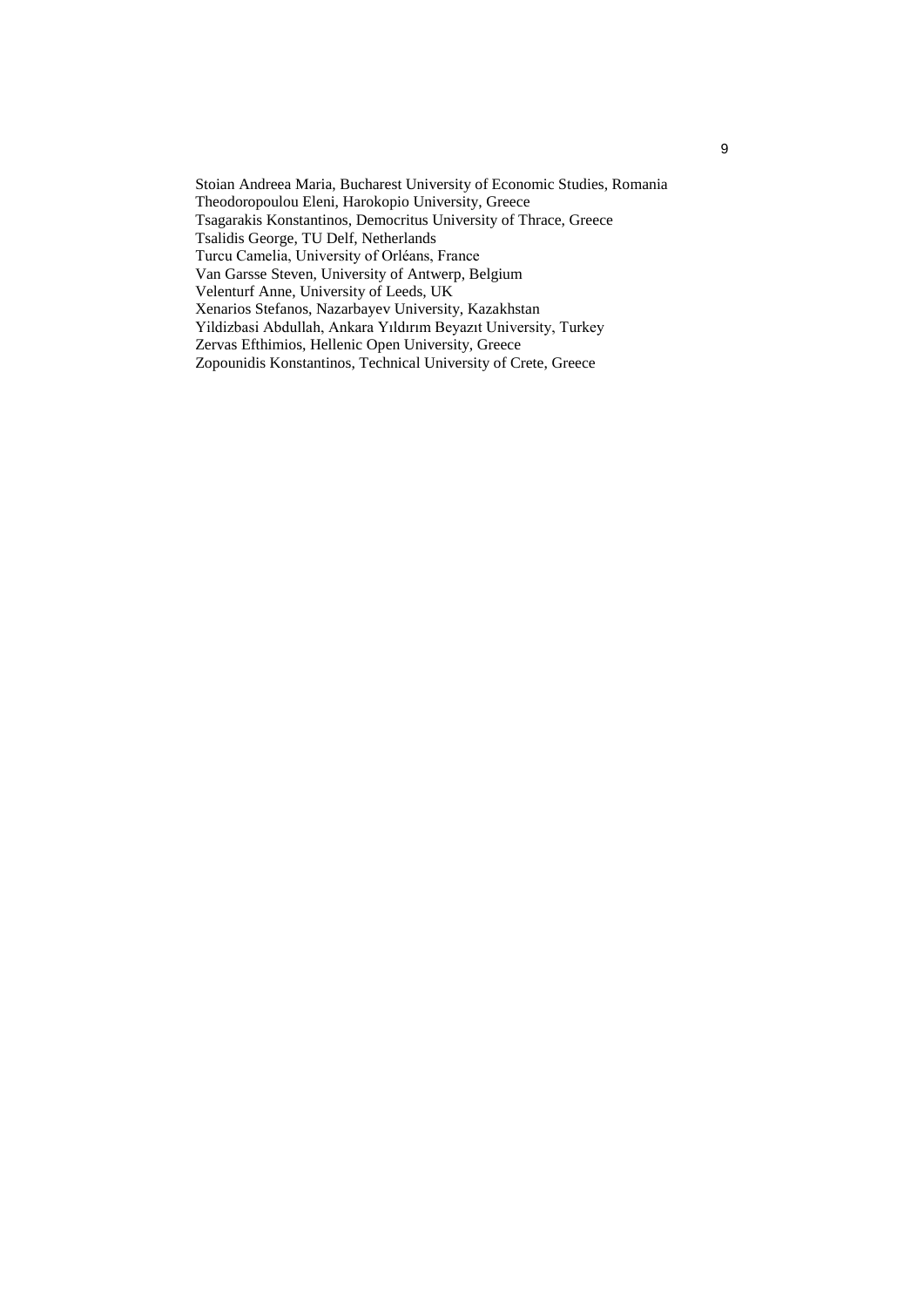## **SCIENTIFIC AND SOCIAL PROGRAMME**

| $8.00 - 9.00$<br>$9.00 - 9.20$<br>$9.20 - 10.50$<br>$10.50 - 11.20$<br>$11.20 - 13.20$ | MONDAY, 27 JUNE 2022<br>Registration<br>Welcoming Addresses (Room 1)<br>Keynote Presentations (Room 1)<br>Coffee Break T<br>Session 1A (Room 1)<br>Session 1B (Room 2) |
|----------------------------------------------------------------------------------------|------------------------------------------------------------------------------------------------------------------------------------------------------------------------|
| $13.20 - 14.30$                                                                        | Lunch Break to                                                                                                                                                         |
| $14.30 - 16.30$                                                                        | Session 2A (Room 1)<br>Session 2B (Room 2)                                                                                                                             |
| $16.30 - 17.00$                                                                        | Coffee Break ™                                                                                                                                                         |
| $17.00 - 18.40$                                                                        | Session 3A (Room 1)                                                                                                                                                    |
|                                                                                        | Session 3B (Room 2)                                                                                                                                                    |
| $20.30 - 23.30$                                                                        | Gala Dinner                                                                                                                                                            |
|                                                                                        | TUESDAY, 28 JUNE 2022                                                                                                                                                  |
| $09.00 - 10.30$                                                                        | Keynote Presentations (Room 1)                                                                                                                                         |
| $10.30 - 11.00$                                                                        | Coffee Break T                                                                                                                                                         |
| $11.00 - 13.00$                                                                        | Session 4A (Room 1)                                                                                                                                                    |
|                                                                                        | Session 4B (Room 2)                                                                                                                                                    |
| $13.00 - 14.00$                                                                        | Lunch Break $\bullet$                                                                                                                                                  |
| $14.00 - 16.00$                                                                        | Session 5A (Room 1)<br>Session 5B (Room 2)                                                                                                                             |
| $16.00 - 16.30$                                                                        | Coffee Break T                                                                                                                                                         |
| $16.30 - 18.30$                                                                        | Session 6A (Room 1)                                                                                                                                                    |
|                                                                                        | Session 6B (Room 2)                                                                                                                                                    |
|                                                                                        | WEDNESDAY, 29 JUNE 2022                                                                                                                                                |
| $09.00 - 11.00$                                                                        | Session 7A (Room 1)<br>Session 7B (Room 2)                                                                                                                             |
| $11.00 - 11.30$                                                                        | Coffee Break $\top$                                                                                                                                                    |
| $11.30 - 13.30$                                                                        | Session 8A (Room 1)                                                                                                                                                    |
| $13.30 - 14.00$                                                                        | Session 8B (Room 2)<br>Closing (Room 1)                                                                                                                                |
| $14.00 - 15.00$                                                                        | Lunch to                                                                                                                                                               |
|                                                                                        |                                                                                                                                                                        |
| $08.00 - 18.00$                                                                        | THURSDAY, 30 JUNE 2022<br>Technical Visit to Knossos and to the Archaeological<br>Museum of Heraklion                                                                  |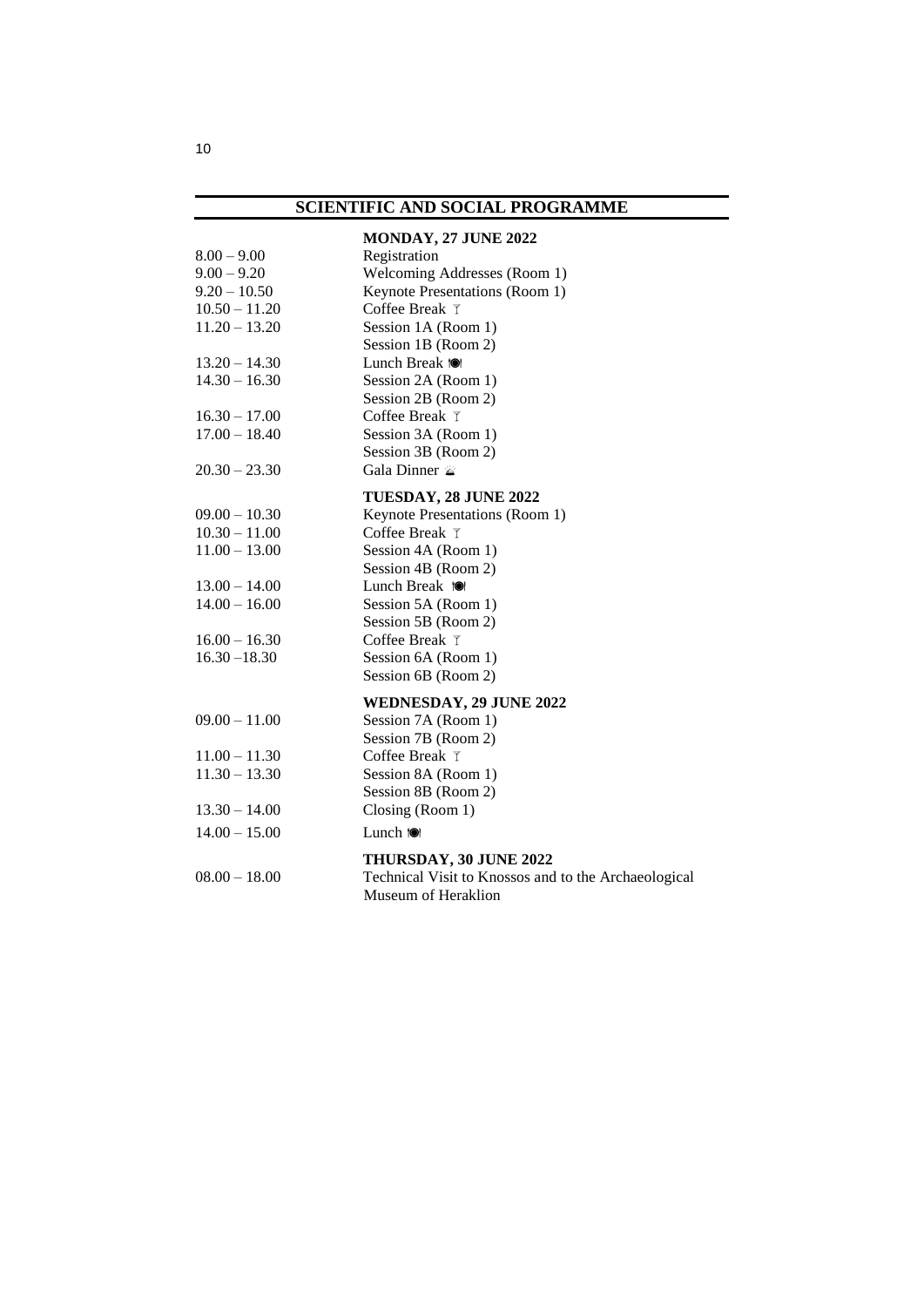## **PROGRAMME - PRESENTATIONS**

## **MONDAY, 27 JUNE 2022**

## **Plenary session Room 1**

## **KEYNOTE PRESENTATIONS**

Chair: Evangelos Grigoroudis

| $08.00 - 09.00$ | Registration                                                                                                            |
|-----------------|-------------------------------------------------------------------------------------------------------------------------|
| $09.00 - 09.20$ | <b>Welcoming Addresses</b>                                                                                              |
| $09.20 - 10.05$ | Anders Wijkman. "The circular economy is a priority but no<br>panacea!"                                                 |
| $10.05 - 10.50$ | Athanasios G. Konstandopoulos. "Material and reactor technologies<br>enabling a circular economy of the resource nexus" |
| $10.50 - 11.20$ | Coffee Break $\mathbb{I}$                                                                                               |

#### **Room 1**

**Session 1A** (Parallel with Session 1B) Chair: Athanasios G. Konstandopoulos

| $11.20 - 11.40$ | Integrating urban production and consumption functions in the<br>making of a circular city                                         |
|-----------------|------------------------------------------------------------------------------------------------------------------------------------|
|                 | Erkki-Jussi Nylén, Ari-Veikko Anttiroiko (Finland)                                                                                 |
| $11.40 - 12.00$ | <b>Exploring potential supply chains networks to foster industrial</b><br>symbiosis within construction sector                     |
|                 | Anastasija Komkova, Birgitte Holt Andersen, Guillaume Habert<br>(Switzerland)                                                      |
| $12.00 - 12.20$ | Nature-based solutions as a tool for circular economy in cities: a<br><u>planning law perspective</u>                              |
|                 | Caroline Van Esbroeck (Belgium)                                                                                                    |
| $12.20 - 12.40$ | Circularity in the construction $\&$ demolition industry: Comparing<br>weighting methods for multi-criteria decision analysis      |
|                 | Norman Dytianquin, Nikos Kalogeras, John Oorschot, Nurhan<br>Abujidi (The Netherlands)                                             |
| $12.40 - 13.00$ | Investigating the business case in turning circular within the<br>construction sector with focus on addressing identified barriers |
|                 | Birgitte Holt Andersen, Anastasija Komkova, Sophie Krog<br>Agergaard (Denmark)                                                     |
| $13.00 - 13.20$ | Circular ecosystem building: from theory to practice                                                                               |
|                 | Natalia Moreira, Kirsi Niinimaki (Finland)                                                                                         |
| $13.20 - 14.30$ | Lunch Break to                                                                                                                     |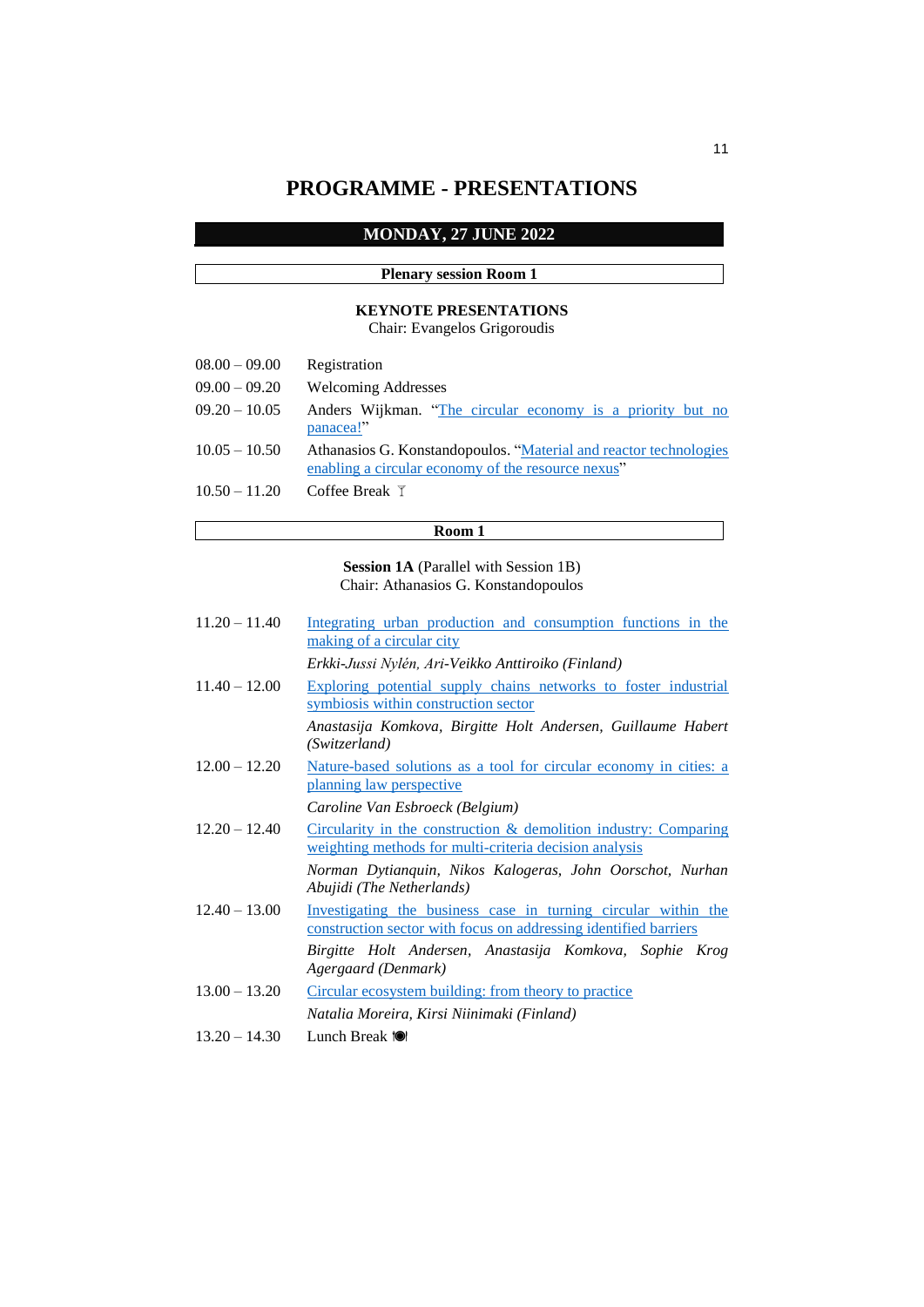#### **Session 1B** (Parallel with Session 1A) Chair: Pietro Calandra

| $11.20 - 11.40$ | Development of a framework to evaluate the implementation level<br>of circular economy in a company                                                                          |
|-----------------|------------------------------------------------------------------------------------------------------------------------------------------------------------------------------|
|                 | Francisco Javier Martinez Quesada, Anna Woźna, Małgorzata<br>Rusińska (Poland)                                                                                               |
| $11.40 - 12.00$ | Green public Procurement as a tool for the transition from the linear<br>model of economy to the circular economy                                                            |
|                 | Dimitris Karnavos, Roido Mitoula, Alexandra<br>Tragaki,<br>Constantinos Apostolopoulos (Greece)                                                                              |
| $12.00 - 12.20$ | Field research for sustainable development and cyclical tourism in<br>riparian areas                                                                                         |
|                 | Agisilaos Oikonomou, Roido Mitoula (Greece)                                                                                                                                  |
| $12.20 - 12.40$ | End of life material mapping for the wind sector                                                                                                                             |
|                 | Lorna Bennet, Angeliki Spyroudi, Lewis Stevenson (Scotland)                                                                                                                  |
| $12.40 - 13.00$ | Commercializing circular economy innovations: a taxonomy of<br>academic spin-offs                                                                                            |
|                 | Phuc Huynh, Einar Rasmussen, Oleg Nenadic (Norway)                                                                                                                           |
| $13.00 - 13.20$ | Physical chemistry helping circular economy: the virtuous matching<br>of pyrolysis residues and bitumens improvement                                                         |
|                 | P. Caputo, P. Calandra, V. Loise, A. Le Pera, A-M. Putz, A. A. Abe,<br>L. Madeo, B. Teltayev, M. L. Luprano, M. Alfè, V. Gargiulo, G.<br>Ruoppolo, C. Oliviero Rossi (Italy) |
| $13.20 - 14.30$ | Lunch Break to                                                                                                                                                               |

## **Room 1**

## **Session 2A** (Parallel with Session 2B) Chair: Mohamed Osmani

| $14.30 - 14.50$ | Environmental and economic consequences of implementing                                                      |
|-----------------|--------------------------------------------------------------------------------------------------------------|
|                 | circularity enhancing strategies on batteries and associated value                                           |
|                 | chains within EU                                                                                             |
|                 | Shelly Bogra, Evert Bouman (Norway)                                                                          |
| $14.50 - 15.10$ | Environmental assessment of WEEE sorting centers in Greece                                                   |
|                 | Konstadinos Abeliotis, Eleni, Moschopoulou, Christina Chroni,<br>George Konstantzos, Katia Lasaridi (Greece) |
| $15.10 - 15.30$ | Utilities transformed: The impact of (sustainable) innovation on the                                         |
|                 | (financial) performance of the major European electricity suppliers,                                         |
|                 | 2000-2020                                                                                                    |
|                 |                                                                                                              |

*Bruno Damásio, Lars Frobel, Sandro Mendonça (Portugal)*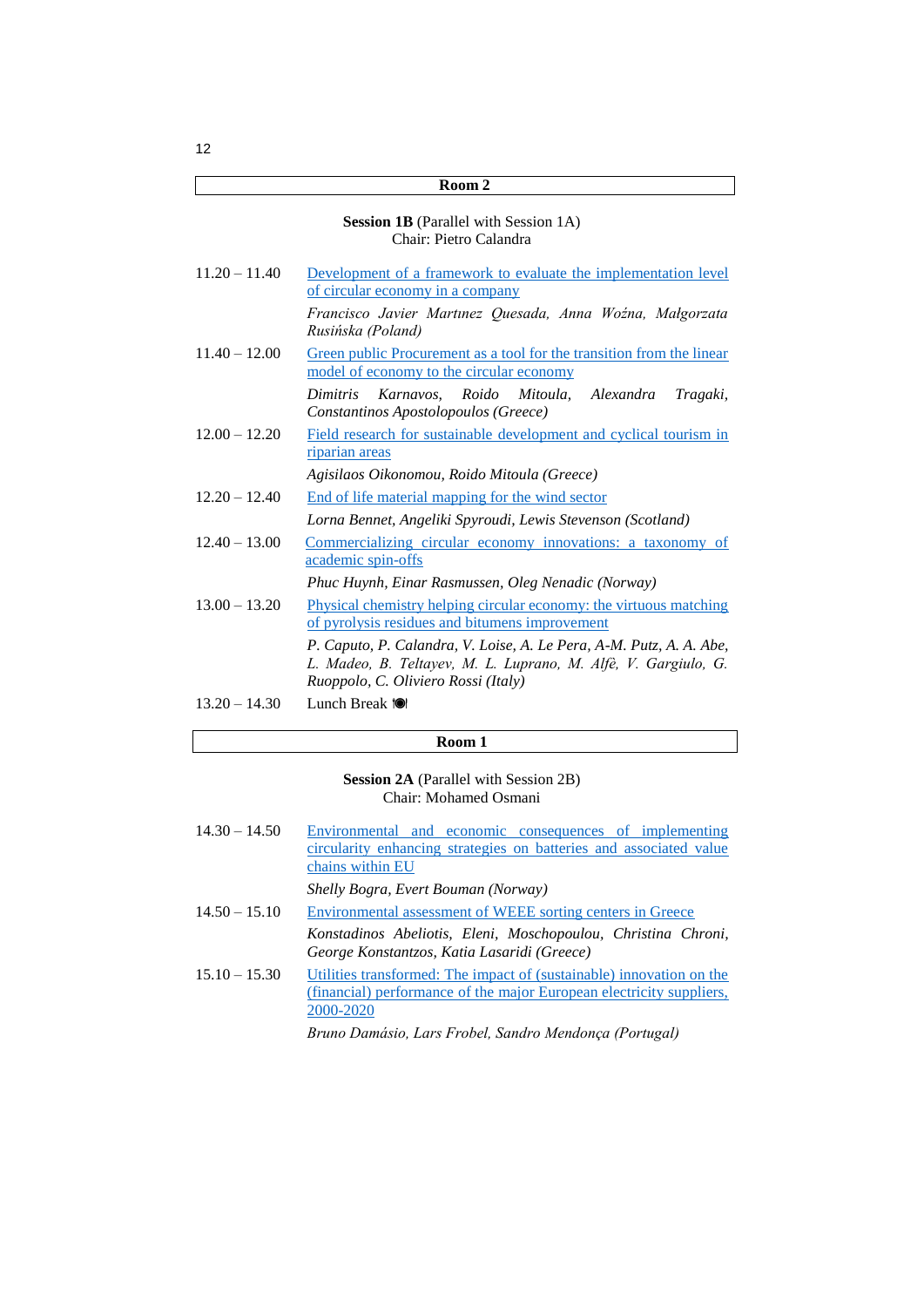| $15.30 - 15.50$ | Activating circular services for electrical and electronic equipment –<br>demonstration of circular economy business models in EEE                                   |
|-----------------|----------------------------------------------------------------------------------------------------------------------------------------------------------------------|
|                 | Pascal Leroy, Ana Isabel Diaz, María Anta, Bernd Kopacek, Klaus<br>Grobe, Mohamed Osmani, Maxime Furkel, Aybüke Kaba, Itziar<br>Carracedo, Vicente B. Vert (Belgium) |
| $15.50 - 16.10$ | Dutch SMEs' willingness to switch to sustainable production<br>systems: An empirical study                                                                           |
|                 | Nikos Kalogeras, Joost M.E. Pennings, Liesbeth Besselink (The<br><i>Netherlands</i> )                                                                                |
| $16.10 - 16.30$ | The metrics of battery leadership: Patenting patterns since 2000                                                                                                     |
|                 | Philipp Metzger, Sandro Mendonca, Jose A. Silva, Bruno Damasio<br><i>(Portugal)</i>                                                                                  |
| $16.30 - 17.00$ | Coffee Break $\bar{r}$                                                                                                                                               |

## **Session 2B** (Parallel with Session 2A) Chair: Spiros Papaefthimiou

| $14.30 - 14.50$    | Distributed ledger technology ecosystem actor roles and their                                                                        |
|--------------------|--------------------------------------------------------------------------------------------------------------------------------------|
|                    | contribution in ecosystem dynamics and sustainability                                                                                |
|                    | Efstathios Papanikolaou, Jannis Angelis, Vassilis Moustakis<br>(Greeze)                                                              |
| $14.50 - 15.10$    | Sustainability assessment of national energy systems: A multicriteria<br>outranking approach                                         |
|                    | Stratos Kartsonakis, Evangelos Grigoroudis, Constantine<br>Zopounidis (Greece)                                                       |
| $15.10 - 15.30$    | Energy use economic efficiency in the UE industrial ecosystems                                                                       |
|                    | Ángel Peiró-Signes, Marival Segarra-Oña, Joaquín Sanchez-<br>Planelles (Spain)                                                       |
| $15.30 - 15.50$    | Optimal sizing and energy management in a Solar-H2 sustainable<br>system                                                             |
|                    | Christina Ntzachristou, Symeon Savvopoulos, Dimitris Ipsakis<br>(Greeze)                                                             |
| $15.50 - 16.10$    | A detailed life cycle assessment study of an intelligent and energy-<br>autonomous greenhouse                                        |
|                    | Kostas Loukakis, Evangelos Ntousakis, Manolis Doundoulakis,<br>Spiros Papaefthimiou (Greece)                                         |
| $16.10 - 16.30$    | Economic evaluation of new-type energy geo-structures in<br>residential buildings. A case study in moderate Mediterranean<br>climate |
|                    | Lazaros Aresti, Paul Christodoulides, Andreas Stassis, Georgios<br>Florides (Cyprus)                                                 |
| $1 \in 20$ $17.00$ | $C_1, C_2, D_3, A_1 \quad \forall$                                                                                                   |

16.30 – 17.00 Coffee Break  $\top$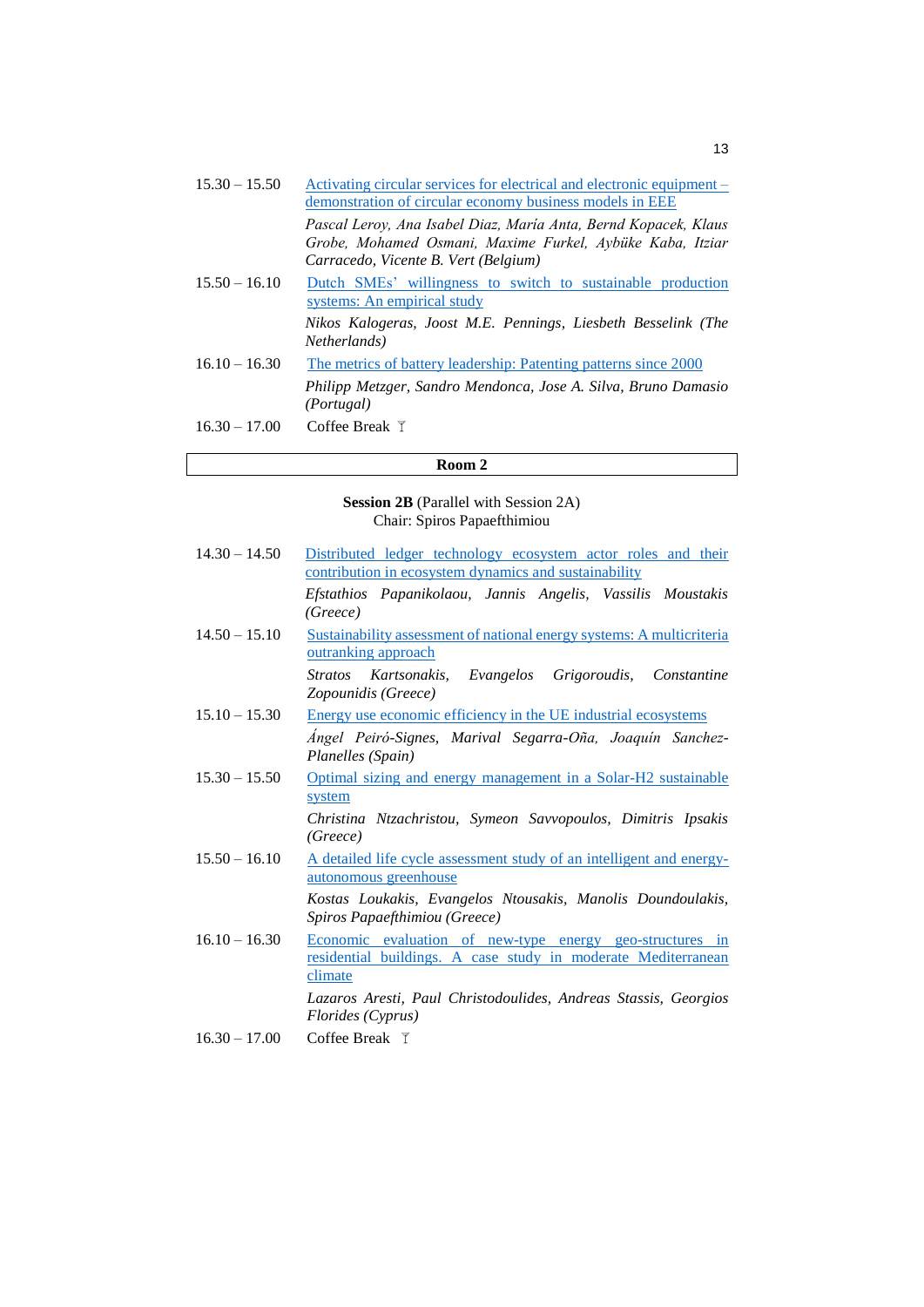## **Session 3A** (Parallel with Session 3B) Chair: Dimitris Ipsakis

| $17.00 - 17.20$ | Regenerative economics at the service of islands: Assessing the<br>socio-economic metabolism of Samothraki in Greece |
|-----------------|----------------------------------------------------------------------------------------------------------------------|
|                 |                                                                                                                      |
|                 | Filippos K. Zisopoulos, Dominik Noll, Simron J. Singh, Daan                                                          |
|                 | Schraven, Martin De Jong, Brian D. Fath, Sally Goerner, Dan                                                          |
|                 | Fiscus, Robert E. Ulanowicz (The Netherlands)                                                                        |
| $17.20 - 17.40$ | How could EU taxonomy contribute to the development of circular                                                      |
|                 | economy?                                                                                                             |
|                 | Grégory Schneider-Maunoury (France)                                                                                  |
| $17.40 - 18.00$ | Examining citizens' lifestyle toward circular economy transition in                                                  |
|                 | Greece                                                                                                               |
|                 | Spyridon Karytsas, Eleni Theodoropoulou (Greece)                                                                     |
| $18.00 - 18.20$ | <b>Investigation of EKC hypothesis in BRICS countries</b>                                                            |
|                 | Antonis Ballas, Roido Mitoula, Ioannis Kostakis (Greece)                                                             |
| $18.20 - 18.40$ | Circular public procurement and the Sustainable Products Initiative.                                                 |
|                 | Insights from a legal perspective                                                                                    |
|                 | Aura Iurascu (Belgium)                                                                                               |
|                 |                                                                                                                      |

## **Room 2**

#### **Session 3B** ENIRISST (Parallel with Session 3A) Chair: Dimitrios Dimitriou

| $17.00 - 17.20$ | Regional observatory toward transportation system business<br>intelligence and sustainability                                                           |
|-----------------|---------------------------------------------------------------------------------------------------------------------------------------------------------|
|                 | Dimitrios Dimitriou, Alexander Skabardonis, Maria Sartzetaki,<br>Aristi Karagkouni (Greece)                                                             |
| $17.20 - 17.40$ | Evaluation of transportation sector agile strategy<br>towards<br>sustainability and circular economy concept                                            |
|                 | Dimitrios Dimitriou, Aristi Karagkouni (Greece)                                                                                                         |
| $17.40 - 18.00$ | Data-driven performance management to mitigate environmental<br>risks and monitoring sustainability: An analysis for transportation<br>and supply chain |
|                 | Dimitrios Dimitriou, Evaggelos Drimpetas, Aristi Karagkouni,<br>Alexandros Thanos, Vasiliki Moumtzi (Greece)                                            |
| $18.00 - 18.20$ | Interrelation of circular economy and business ethics in supply chain<br>management: Concept and best practices                                         |
|                 | Dimitrios Dimitriou, Antonia Moutzouri, Aristi Karagkouni,<br>Panagiotis Kormas (Greece)                                                                |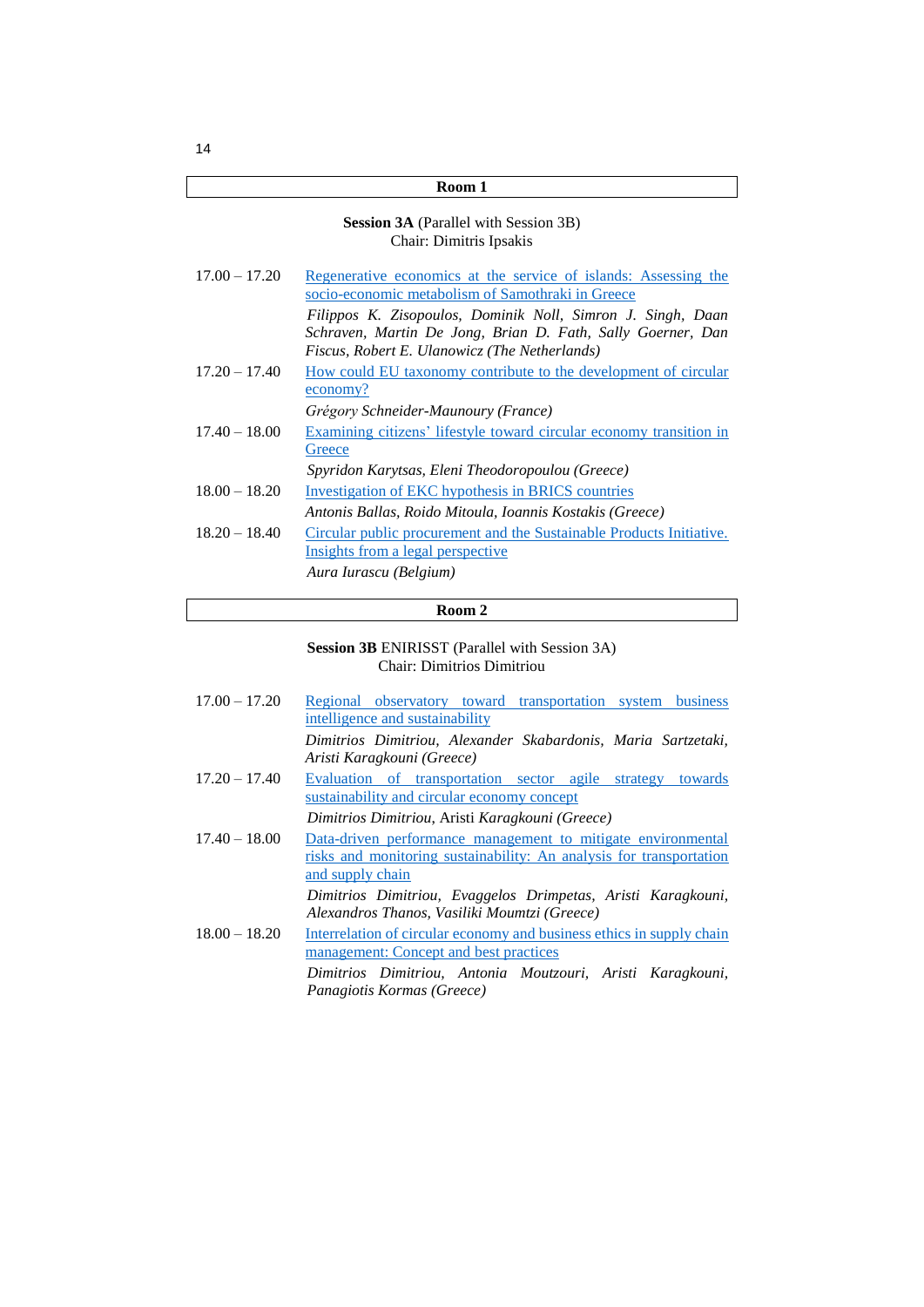- 18.20 18.40 Circular [economy and sustainability in health care system: New](https://3rd.circulareconomy2050.eu/Proceedings/3B_6.pdf)  [strategies for development](https://3rd.circulareconomy2050.eu/Proceedings/3B_6.pdf) *Paraskevi Apalaki, Aristi Karagkouni, Theodoros Konstantinidis, Ekaterini Alexiou-Chatzaki, Dimitrios J. Dimitriou (Greece)*
- $20.30 23.30$  Gala Dinner

## **TUESDAY, 28 JUNE 2022**

#### **Room 1**

#### **Keynote presentations** Chair: Victoria Krauter

| $09.00 - 09.45$ | Kostas Bithas. "Exploring agriculture-based mitigation in the pursuit                                                                                                 |
|-----------------|-----------------------------------------------------------------------------------------------------------------------------------------------------------------------|
|                 | of circular economy. Food tree crops ecosystems as a net sink of CO <sub>2</sub> "                                                                                    |
| $09.45 - 10.30$ | Constantin Zopounidis. "ESG Index: A multicriteria analysis model"                                                                                                    |
| $10.30 - 11.00$ | Coffee Break $\bar{z}$                                                                                                                                                |
|                 | <b>Session 4A</b> (Parallel with Session 4B)<br>Chair: Konstadinos Abeliotis                                                                                          |
| $11.00 - 11.20$ | Reusable packaging systems: what works, what does not work, and<br>why?                                                                                               |
|                 | Lucia Corsini, Charlie Bradley (United Kingdom)                                                                                                                       |
| $11.20 - 11.40$ | Effective waste management towards sustainable circular economy in<br>Croatia: EU taxonomy implementation opportunities and challenges                                |
|                 | Andrea Hublin, Vladimir Jelavić (Croatia)                                                                                                                             |
| $11.40 - 12.00$ | Rethinking packaging for circular and sustainable food supply chains<br>of the future $- A$ project presentation                                                      |
|                 | Victoria Krauter (Austria)                                                                                                                                            |
| $12.00 - 12.20$ | Food waste generation in the retail sector: Quantification and<br>prospects for prevention through in-store data analysis                                             |
|                 | Konstadinos Abeliotis, Katia Lasaridi, Christina Chroni, Dionisis<br>Dionysopoulos, Angela Sapounaki, Alexia Machairas, Sotiris<br>Piperis, Evangelia Sigala (Greece) |
| $12.20 - 12.40$ | Organisation and cost of municipal waste management chain: A case<br>study based on the city of Milan                                                                 |
|                 | Giacomo Di Foggia, Massimo Beccarello (Italy)                                                                                                                         |
| $12.40 - 13.00$ | The role of scrap management in a resource-efficient metals<br>recycling                                                                                              |
|                 | Reinol Josef Compañero, Andreas Feldmann, Anders Tilliander,<br>Peter Samuelsson (Sweden)                                                                             |
| $13.00 - 14.00$ | Lunch Break to                                                                                                                                                        |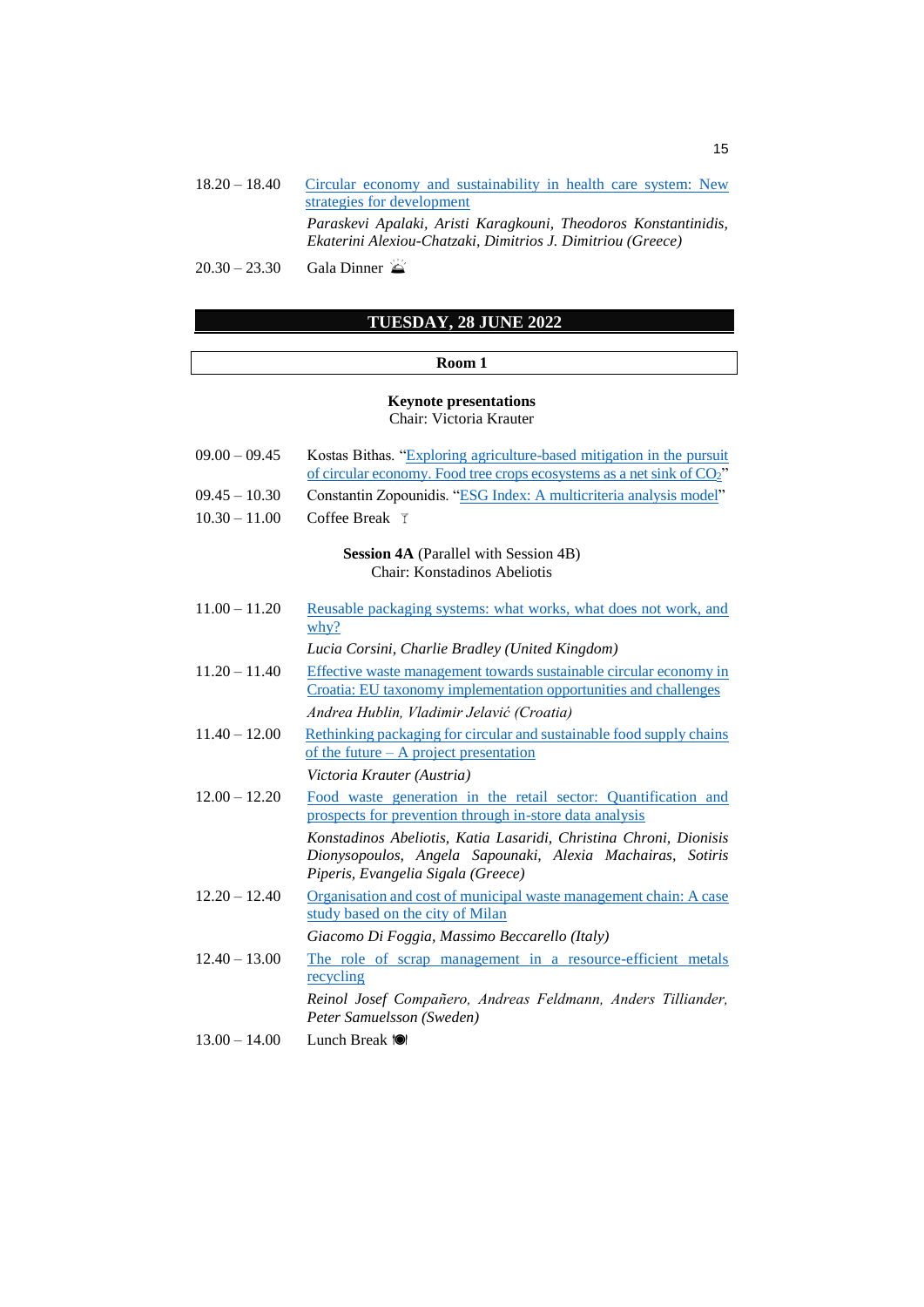#### **Session 4B** (Parallel with Session 4A) Chair: Konstantinos Salonitis

| $11.00 - 11.20$ | Energy audit of a wastewater treatment plant                                                                                                                                                    |
|-----------------|-------------------------------------------------------------------------------------------------------------------------------------------------------------------------------------------------|
|                 | Aikaterini M. Synanidou, Christos Roumeliotis, Konstantinos Azis,<br>Nikolaos Remmas, Paraschos Melidis (Greece)                                                                                |
| $11.20 - 11.40$ | Seawind Ocean Technology: Producing green hydrogen from<br>floating offshore wind turbines                                                                                                      |
|                 | Kyriakos Gialoglou (The Netherlands)                                                                                                                                                            |
| $11.40 - 12.00$ | Mapping of the circular economy implementation challenges in the<br>fashion industry                                                                                                            |
|                 | Aya Abdelmeguid, Mohamed Afy-Shararah, Konstantinos Salonitis<br>(United Kingdom)                                                                                                               |
| $12.00 - 12.20$ | An industrial symbiosis platform facilitating circular economy transition<br>implementing Industry 4.0 technologies - A case study in Greece                                                    |
|                 | Chrysanthi Akrivou, Charalampos Manousiadis, Fotios K.<br>Lucyna Łękawska-Andrinopoulou, Georgios<br>Konstantinidis,<br>Tsimiklis, Angelos Amditis (Greece)                                     |
| $12.20 - 12.40$ | Keep all legs on the ground: Implementation challenges in circular<br>furniture procurement                                                                                                     |
|                 | Sofia Lingegård, Kristina von Oelreich (Sweden)                                                                                                                                                 |
| $12.40 - 13.00$ | Development of a composite index to assess the progress of firms<br>towards Circular Economy (CE): A computational example to<br>showcase the use of the Circularity Implementation Index (CII) |
|                 | Georgios Lanaras-Mamounis, Ioannis E. Nikolaou, Thomas A.<br>Tsalis (Greece)                                                                                                                    |
| $13.00 - 14.00$ | Lunch Break to                                                                                                                                                                                  |

## **Room 1**

**Session 5A** (Parallel with Session 5B) Chair: Spyridon Ntougias

| $14.00 - 14.20$ | Reduction of excess sludge production in a MBR system using the<br>chemical uncoupler 2,4,5-trichlorophenol |
|-----------------|-------------------------------------------------------------------------------------------------------------|
|                 | Ioannis Stavrakakis, Nikolaos Remmas, Paraschos Melidis,<br>Spyridon Ntougias (Greece)                      |
| $14.20 - 14.40$ | Facilitating transformative change in the foundation sector in the UK                                       |
|                 | Anne P.M. Velenturf, Konstantinos Salonitis, Mark R. Jolly (United<br>Kingdom)                              |
| $14.40 - 15.00$ | How to measure circular economy in water cycle?                                                             |
|                 | Amelia Pérez Zabaleta, Sofía Tirado Sarti (Spain)                                                           |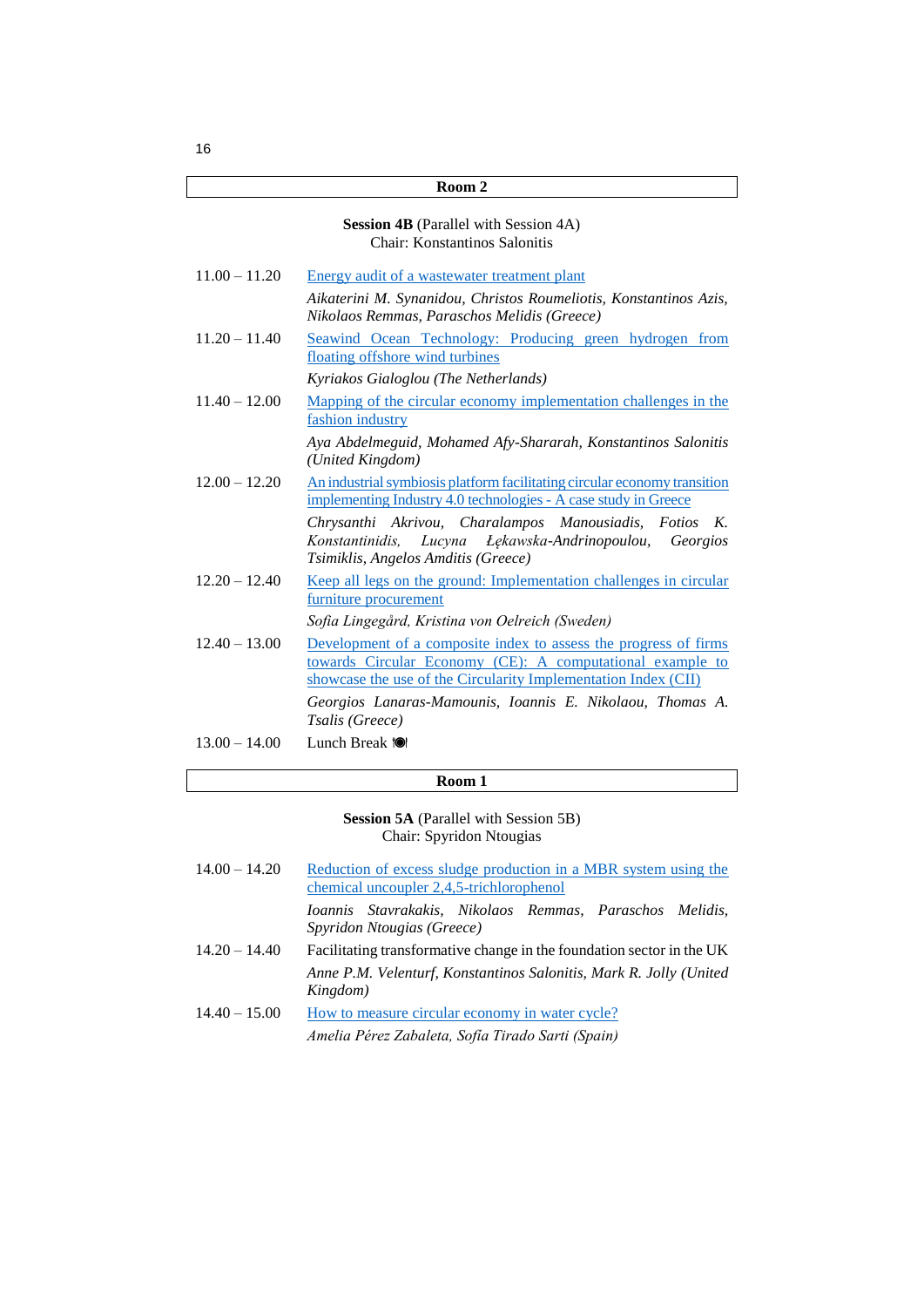| $15.00 - 15.20$ | Techno-economic aspects of biomass valorization for biofuel<br>production in Europe                                |
|-----------------|--------------------------------------------------------------------------------------------------------------------|
|                 | Nikolaos Remmas, Konstantinos P. Tsagarakis, Dimitrios<br>Dimitriou, George Tsironis, Spyridon Ntougias (Greece)   |
| $15.20 - 15.40$ | Agriculture's mitigation potentials. Using satellite methods for<br>estimating biomass C pool in the Mediterranean |
|                 | Kariofillia Petridou, Angelos Mimis, Kostas Bithas (Greece)                                                        |
| $15.40 - 16.00$ | Types of business models for a circular bioeconomy                                                                 |
|                 | Rodrigo Salvador, Murillo Vetroni Barros, Fausto Freire, Antonio<br>Carlos de Francisco (Denmark)                  |
| $16.00 - 16.30$ | Coffee Break $\bar{r}$                                                                                             |

#### **Session 5B** (Parallel with Session 5A) Chair: Ángel Peiró-Signes

| $14.00 - 14.20$ | The contribution of author Victoria Hislop to sustainable tourism<br>development of the island of Crete                                                             |
|-----------------|---------------------------------------------------------------------------------------------------------------------------------------------------------------------|
|                 | Maria Manola, Anna-Irini Tsatalbassoglou, George Koltsikoglou<br>(Greece)                                                                                           |
| $14.20 - 14.40$ | The carbon footprint of inbound tourism in Greece: A global value-<br>chain analysis                                                                                |
|                 | Maria Markaki, Stelios Papadakis (Greece)                                                                                                                           |
| $14.40 - 15.00$ | Consumer, no more! The various roles of citizens in the transition to<br>a circular economy.                                                                        |
|                 | Leonidas Milios (Sweden)                                                                                                                                            |
| $15.00 - 15.20$ | Sustainable planning for tourism in sensitive coastal regions: a case<br>study of Balos beach in Western Crete                                                      |
|                 | Georgia Skiniti, Nikolaos Skarakis, Theocharis Tsoutsos (Greece)                                                                                                    |
| $15.20 - 15.40$ | The needs of hotels and restaurants in their transition to a circular<br>economy in the Valencian community                                                         |
|                 | Marival Segarra-Oña, Blanca de-Miguel-Molina, Ángel Peiró-<br>Signes, María de-Miguel-Molina (Spain)                                                                |
| $15.40 - 16.00$ | The DigiMon European project: The Greek case study on citizens'<br>perceptions concerning the monitoring of $CO2$ in Carbon Capture<br>and Storage (CCS) facilities |
|                 | Spyridon Karytsas, Dimitrios Mendrinos, Olympia Polyzou,<br>Constantine Karytsas (Greece)                                                                           |
| $16.00 - 16.30$ | Coffee Break $\top$                                                                                                                                                 |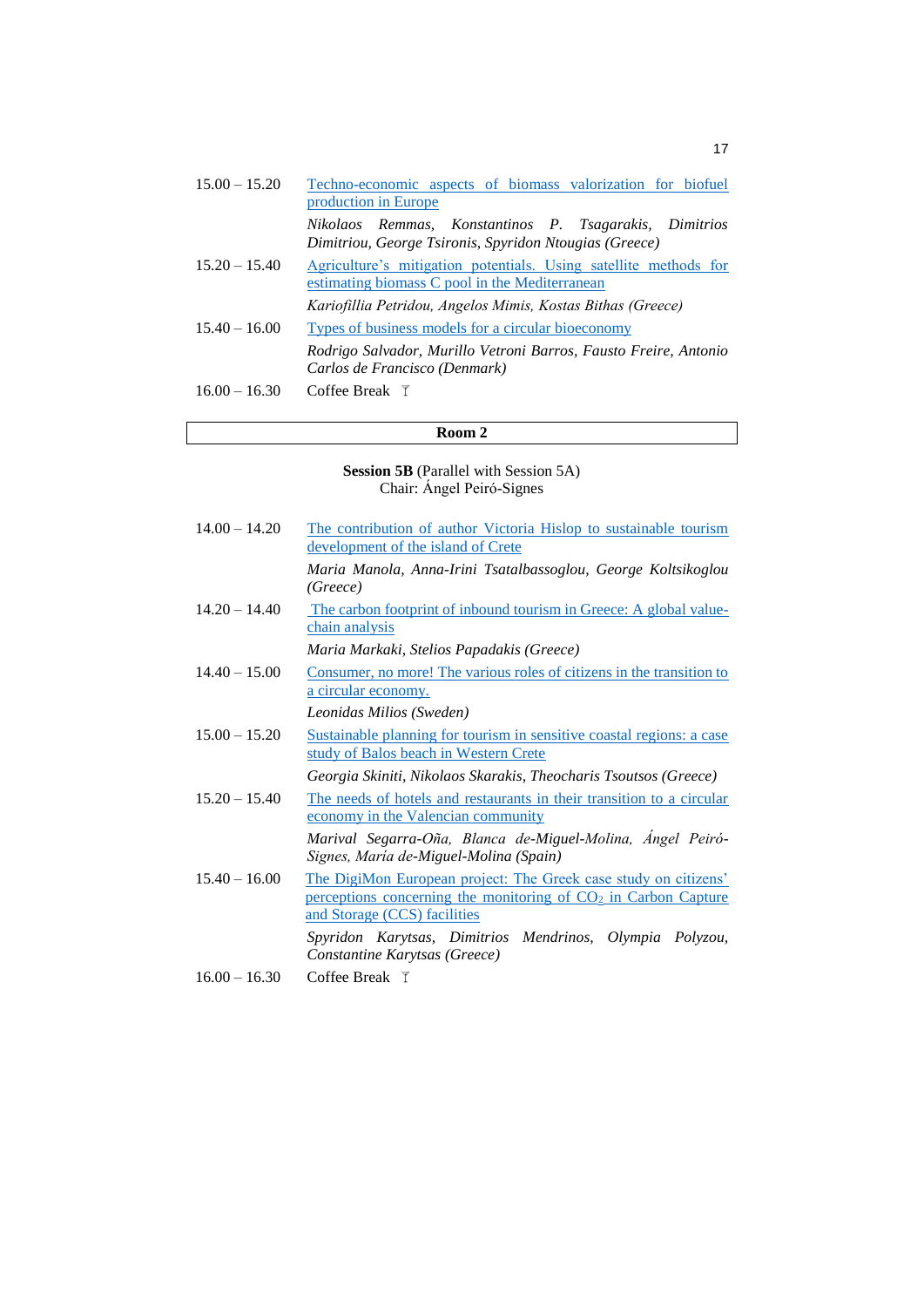## **Session 6Α** (Parallel with 6Β) Chair: Alejandro Gallego-Schmida

| $16.30 - 16.50$ | Environmental impacts and circularity of online calls during research                                              |
|-----------------|--------------------------------------------------------------------------------------------------------------------|
|                 | projects                                                                                                           |
|                 | Raphael Ricardo Zepon Tarpania, Sarah Roystonb, Alejandro                                                          |
|                 | Gallego-Schmida (United Kingdom)                                                                                   |
| $16.50 - 17.10$ | Applying qualitative methodology for extracting key information on<br>Circular Economy: focus group design process |
|                 | Marival Segarra-Oña, Virginia Santamarina-Campos, María de-                                                        |
|                 | Miguel-Molina, Ángel Peiró-Signes, Blanca de-Miguel-Molina,                                                        |
|                 | Daniel Catalá-Pérez (Spain)                                                                                        |
| $17.10 - 17.30$ | <u>Immaturity</u> and mismatched support – implementing circular public                                            |
|                 | procurement                                                                                                        |
|                 | Sofia Lingegård (Sweden)                                                                                           |
| $17.30 - 17.50$ | <u>Manufacturing</u> , the circular economy and industrial revolutions -                                           |
|                 | does the fourth industrial revolution got the links right?                                                         |
|                 | Evi Viza (United Kingdom)                                                                                          |
| $17.50 - 18.10$ | Assessing the technical and economic feasibility of plastic waste                                                  |
|                 | chemical recycling via pyrolysis: A UK case study                                                                  |
|                 | Antzela Fivga, Ioanna Dimitriou (United Kingdom)                                                                   |
| $18.10 - 18.30$ | Identifying the right metrics for net-zero transformation                                                          |
|                 | Shoaib Sarfraz, Mark Jolly, Konstantinos Salonitis (United<br>Kingdom)                                             |
|                 |                                                                                                                    |

## **Room 2**

**Session 6Β** (Parallel with 6Α) Chair: Georgios Archimidis Tsalidis

| $16.30 - 16.50$ | Comparing the material circularity index of the Italian and Spanish<br>motorways: A case study over the Mediterranean basin                                                                                                                                                                                                                                                                                       |
|-----------------|-------------------------------------------------------------------------------------------------------------------------------------------------------------------------------------------------------------------------------------------------------------------------------------------------------------------------------------------------------------------------------------------------------------------|
|                 | Konstantinos Mantalovas, Iain Peter Dunn, Francesco Acuto,<br>Gaetano Di Mino (Italy)                                                                                                                                                                                                                                                                                                                             |
| $16.50 - 17.10$ | Analysis of companies related to the air-transport sector with data<br>derived from LinkedIn.                                                                                                                                                                                                                                                                                                                     |
|                 | Georgios Tsironis, Aristi Karagkouni, Dimitrios Dimitriou,<br>Konstantinos Tsagarakis (Greece)                                                                                                                                                                                                                                                                                                                    |
| $17.10 - 17.30$ | Design trade-offs in circular supply chains: A cross-industry case<br>study<br>$\mathbf{D}$ $\mathbf{D}$ $\mathbf{D}$ $\mathbf{D}$ $\mathbf{D}$ $\mathbf{D}$ $\mathbf{D}$ $\mathbf{D}$ $\mathbf{D}$ $\mathbf{D}$ $\mathbf{D}$ $\mathbf{D}$ $\mathbf{D}$ $\mathbf{D}$ $\mathbf{D}$ $\mathbf{D}$ $\mathbf{D}$ $\mathbf{D}$ $\mathbf{D}$ $\mathbf{D}$ $\mathbf{D}$ $\mathbf{D}$ $\mathbf{D}$ $\mathbf{D}$ $\mathbf{$ |

*Daniel Berlin, Andreas Feldmann (Sweden)*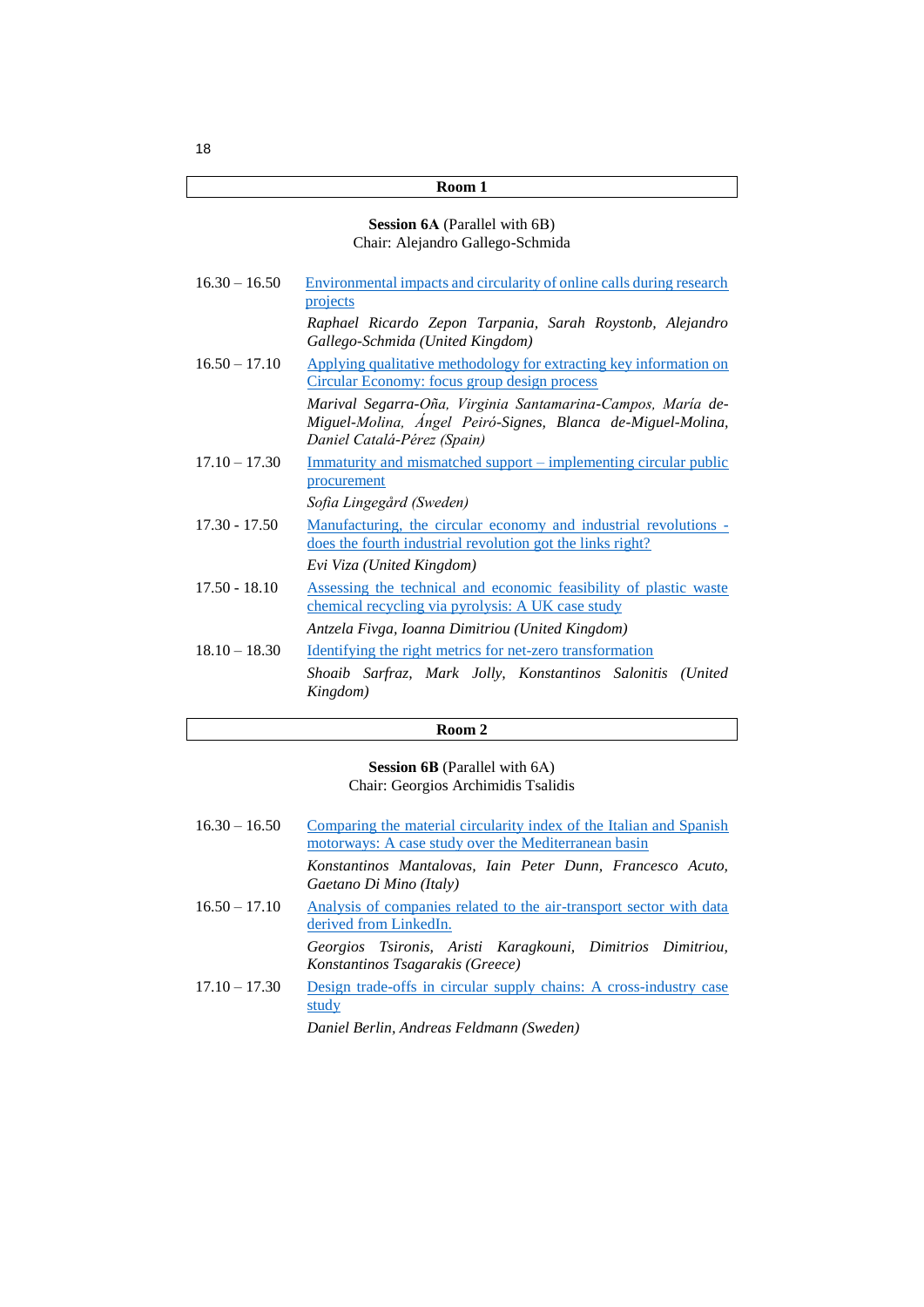| $17.30 - 17.50$ | social acceptance of Carbon Capture and Storage (CCS) |  |  | The MOF4AIR European project: Exploring the determinants of |
|-----------------|-------------------------------------------------------|--|--|-------------------------------------------------------------|
|                 | Constantine Karytsas (Greece)                         |  |  | Spyridon Karytsas, Olympia Polyzou, Theoni I. Oikonomou,    |

- $17.50 18.10$  [Investigating EKC in oil-exporting countries](https://3rd.circulareconomy2050.eu/Proceedings/3A_7.pdf) *Rashid Sbia, Ioannis Kostakis (United Arab Emirates)*
- 18.10 18.30 [The CO2NSTRUCT European project: Developing a strategy to](https://3rd.circulareconomy2050.eu/Proceedings/4B_2.pdf)  [quantify citizen behaviour and key stakeholder opinion on circular](https://3rd.circulareconomy2050.eu/Proceedings/4B_2.pdf)  [economy measures](https://3rd.circulareconomy2050.eu/Proceedings/4B_2.pdf) *Spyridon Karytsas, Theoni Oikonomou, Constantine Karytsas*

*(Greece)*

## **WEDNESDAY, 29 JUNE 2022**

#### **Room 1**

**Session 7A** (Parallel with Session 7B) Chair: Aysen Sivrikaya

| $09.00 - 09.20$ | Barriers to and motivations for industrial energy efficiency                                              |
|-----------------|-----------------------------------------------------------------------------------------------------------|
|                 | <u>implementations: Evidence from a developing country</u>                                                |
|                 | Ayşen Sivrikaya, Songül Tekeli (Turkey)                                                                   |
| $09.20 - 09.40$ | Life cycle assessment of low-carbon technologies                                                          |
|                 | Georgios Archimidis Tsalidis (Greece)                                                                     |
| $09.40 - 10.00$ | Cultural venues sustainable development: the case of Thrace region                                        |
|                 | Dimitrios Dimitriou, Maria Sartzetaki, Iliana Kalenteridou (Greece)                                       |
| $10.00 - 10.20$ | Circular renovation methods & products for the built environment in<br>Europe                             |
|                 | Dimitra Papadaki, Ana Tisov, Peter op't Veld, Margarita-Niki<br>Assimakopoulos (Greece)                   |
| $10.20 - 10.40$ | Adopting circular economy strategies into geothermal power<br>generation                                  |
|                 | Jingyi Li, Raphael Ricardo Zepon Tarpani, Laurence Stamford,<br>Alejandro Gallego-Schmid (United Kingdom) |
| $10.40 - 11.00$ | End-of-life management of wind turbine blades: Recycling and<br>repair                                    |
|                 | Leon Mishnaevsky Jr. (Denmark)                                                                            |
| $11.00 - 11.30$ | Coffee Break $\mathbb{Y}$                                                                                 |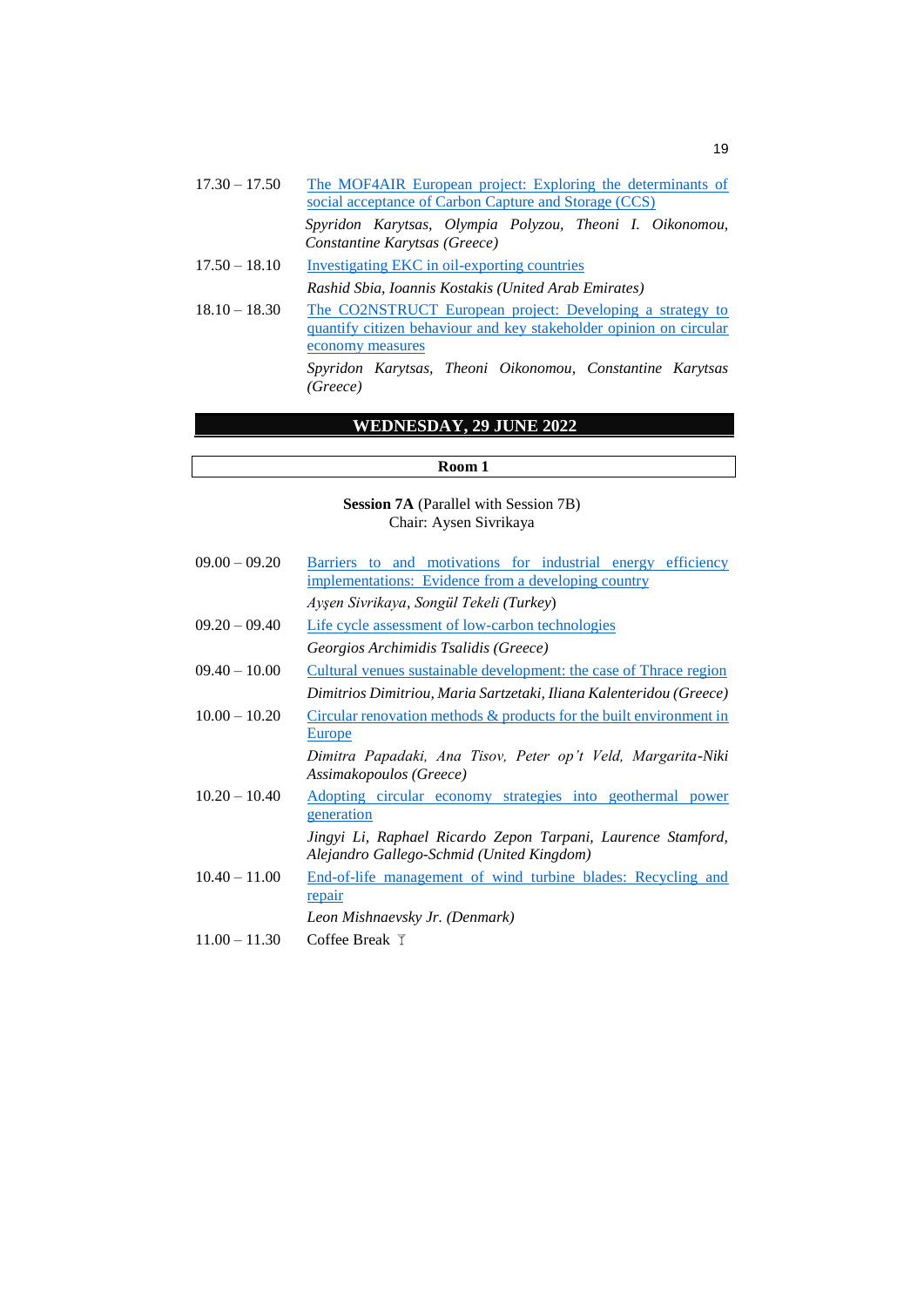#### **Session 7B** (Parallel with Session 7A) Chair: Konstantinos Christoforidis

| $09.00 - 09.20$ | Education for circularity and sustainability: a literature review                                               |
|-----------------|-----------------------------------------------------------------------------------------------------------------|
|                 | Giulia Galtieri (Italy)                                                                                         |
| $09.20 - 09.40$ | The role of national branding in shifting to circular economy                                                   |
|                 | Maria Sartzetaki, Victoria Pistikou, Evaggelos Drimpetas, Dimitrios<br>Dimitriou (Greece)                       |
| $09.40 - 10.00$ | <u>Adsorption of organics on novel clay/metal-organic frameworks</u><br>(MOFs) nanocomposites                   |
|                 | Ioanna Vasiliadou, Thaleia Ioannidou, Maria Anagnostopoulou,<br>Konstantinos C. Christoforidis (Greece)         |
| $10.00 - 10.20$ | Environmental sustainability, energy consumption and economic<br>growth: empirical evidence from OECD countries |
|                 | Ioannis Kostakis, Dimitrios Paparas, Konstantinos P. Tsagarakis<br>(Greece)                                     |
| $10.20 - 10.40$ | Life cycle assessment of a wooden building                                                                      |
| $10.40 - 11.00$ | Viktor Kouloumpis (Greece)<br>Establishing a circular economy framework in a 2G ethanol-based                   |
|                 | supply chain in Karnataka, India                                                                                |
|                 | Reema Mohanty, P Balachandra, S Dasappa (India)                                                                 |
| $11.00 - 11.30$ | Coffee Break $\bar{r}$                                                                                          |

## **Room 1**

## **Session 8A** (Parallel with Session 8B) Chair: Jan Hammenecker

| $11.30 - 11.50$ | Qualitative and quantitative analysis of circular economy related<br>companies' LinkedIn profiles, on a global scale. |
|-----------------|-----------------------------------------------------------------------------------------------------------------------|
|                 | Georgios Tsironis, Theodoros Daglis, Konstantinos Tsagarakis<br>(Greece)                                              |
| $11.50 - 12.10$ | Circular economy and sustainable development in European<br>countries                                                 |
|                 | David Knäble (Germany)                                                                                                |
| $12.10 - 12.30$ | Circular economy towards a sustainable mobility system: the case of<br><b>Latin American countries</b>                |
|                 | America Rocio Quinteros-Condoretty, Laura Albareda (Finland)                                                          |
| $12.30 - 12.50$ | Application of circular economy to viticulture                                                                        |
|                 | Georgios Archimidis Tsalidis, Nestor Tsirliganis, Zoi-Panagiota<br>Kryona, Spyridon Rapsomanikis (Greece)             |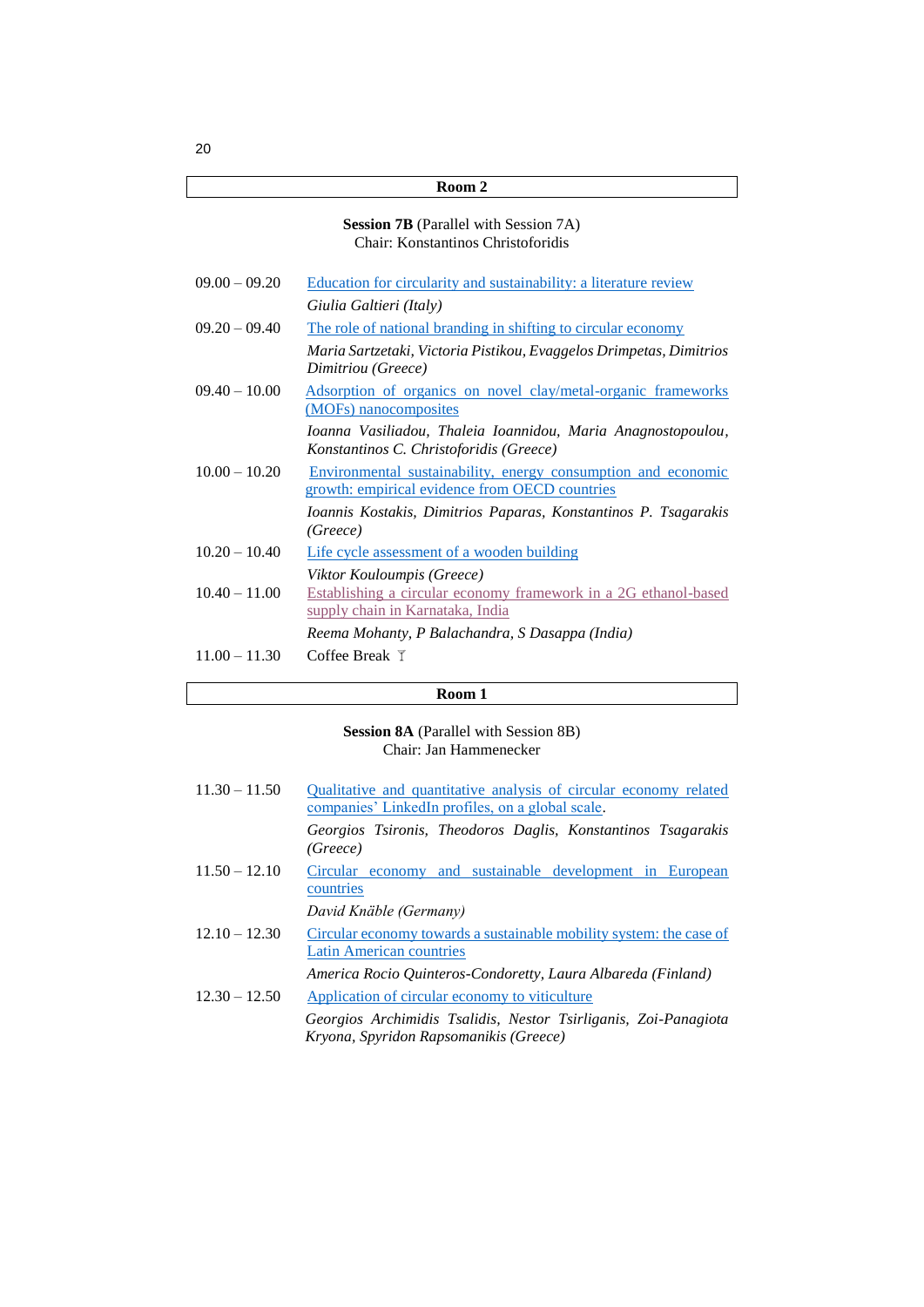| Water circles: the secrets revealed; examples of circular water use in<br>the Belgian industry |
|------------------------------------------------------------------------------------------------|
| Jan Hammenecker (Belgium)                                                                      |
| Business model canvas for increasing circularity in composting to                              |
| address soil loss in Tunisia                                                                   |
| Manel Ben Iakhdar, Biljana Kulisic (Tunisia)                                                   |
| Closing                                                                                        |
| Lunch $\circ$                                                                                  |
|                                                                                                |

**Session 8B** (Parallel with Session 8A) Chair: Giulia Romano

| $11.30 - 11.50$ | Raising effective awareness for the circular economy through the<br>students' experience in a virtual enterprise |
|-----------------|------------------------------------------------------------------------------------------------------------------|
|                 | Kiriaki Keramitsoglou, Theodoros Litseselidis, Anna Kardimaki<br>(Greeze)                                        |
| $11.50 - 12.10$ | Energy poverty in Greek households during Covid-19 pandemic                                                      |
|                 | Eleni Sardianou, Ioannis Kostakis (Greece)                                                                       |
| $12.10 - 12.30$ | A cross-cities analysis of sustainable development goals in Italy                                                |
|                 | Idiano D'Adamo, Massimo Gastaldi, Piergiuseppe Morone (Italy)                                                    |
| $12.30 - 12.50$ | In search for the common good: different ownership and governance<br>models for circular economy                 |
|                 | Giulia Romano, Mario Minoja (Italy)                                                                              |
| $12.50 - 13.10$ | Sustainability leadership - The leadership required to drive circular                                            |
|                 | economy                                                                                                          |
|                 | Maria Bakatsaki (Greece)                                                                                         |
| $13.10 - 13.30$ | Circular economy and sustainable development in primary education                                                |
|                 | Aikaterini D. Kosta, Kiriaki M. Keramitsoglou, Konstantinos P.<br>Tsagarakis (Greece)                            |
| $13:30 - 14:00$ | Closing (Room 1)                                                                                                 |
| $14.00 - 15.00$ | Lunch $\bullet$                                                                                                  |